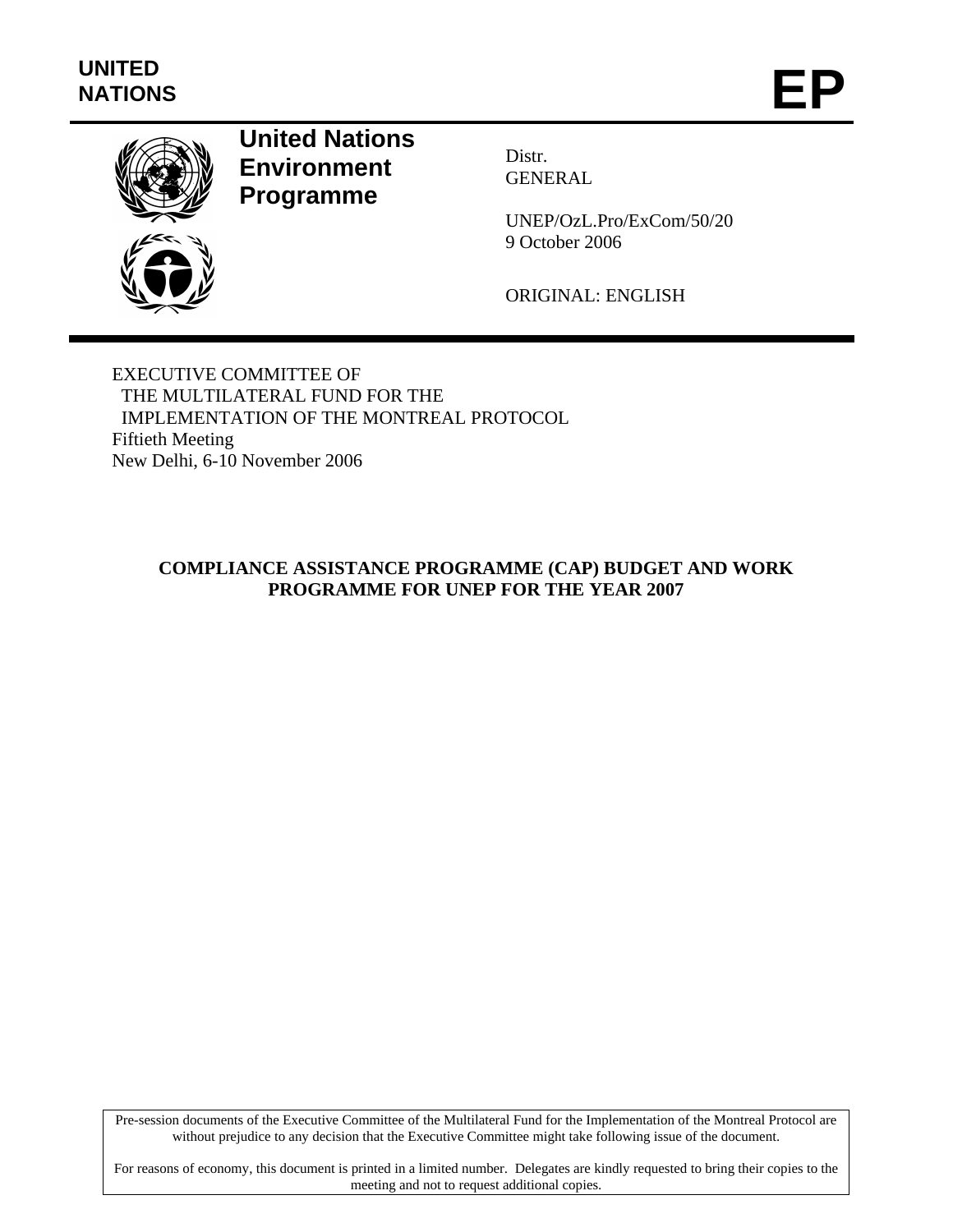#### **COMMENTS AND RECOMMENDATIONS FROM THE FUND SECRETARIAT**

#### **Project description**

1. UNEP submitted to the  $50<sup>th</sup>$  Meeting, in the context of its 2007 Work Programme the proposed budget for UNEP's Compliance Assistance Programme (CAP) valued at US \$8,003,000 plus agency support costs of 8 per cent amounting to US \$640,240.

2. In decision 47/24 the Executive Committee approved UNEP's CAP budget for 2006 at a US \$7,770,000 plus support costs of US \$621,600 on the basis that:

- (a) UNEP would not in future seek separate funding through its business plans or work programme amendments for awareness or public information activities, including the regional awareness programme previously funded at US \$200,000 per year;
- (b) UNEP would include in the annex to the CAP budget details regarding the use of all funds that support global awareness activities;
- (c) Requests for future increases in the CAP budget would be limited to 3 per cent, unless the Executive Committee was given evidence that inflationary pressures justify otherwise; and
- (d) UNEP was encouraged to continue to extend the prioritization of funding between CAP budget lines so as to accommodate changing priorities.

3. In its submission (attached to this document) UNEP has provided a brief summary of CAP achievements in the current year, including:

- (a) Assisting 102 out of 145 Article 5 Parties to report 2005 consumption data;
- (b) Organizing country visits, bilateral meetings and specific regional modalities to address compliance issues, such as: UNIDO/UNEP joint mission to Bosnia and Herzegovina to facilitate the implementation of Institutional Strengthening and National Phase-out Plan and the establishment of the ODS import/export licensing system, high level visits of UNEP regional directors to countries who have not yet established regulations, bilateral discussions during network meetings to discuss issues of non compliance and other problems;
- (c) Coordinating efforts to assist A5 Parties in dealing with issues related to actual or potential non-compliance specifically for Fiji for methyl bromide, Saudi Arabia, and Mozambique in data reporting;
- (d) Organising sub-regional dialogues on ODS imports and exports and control of illegal trade (Cambodia, Lao PDR, Thailand and Vietnam in 2006);
- (e) Supporting participation of NOUs and experts to regional workshops on alternatives, such as that on methyl bromide organised by the Arab Organisation for Agricultural Development in Libya;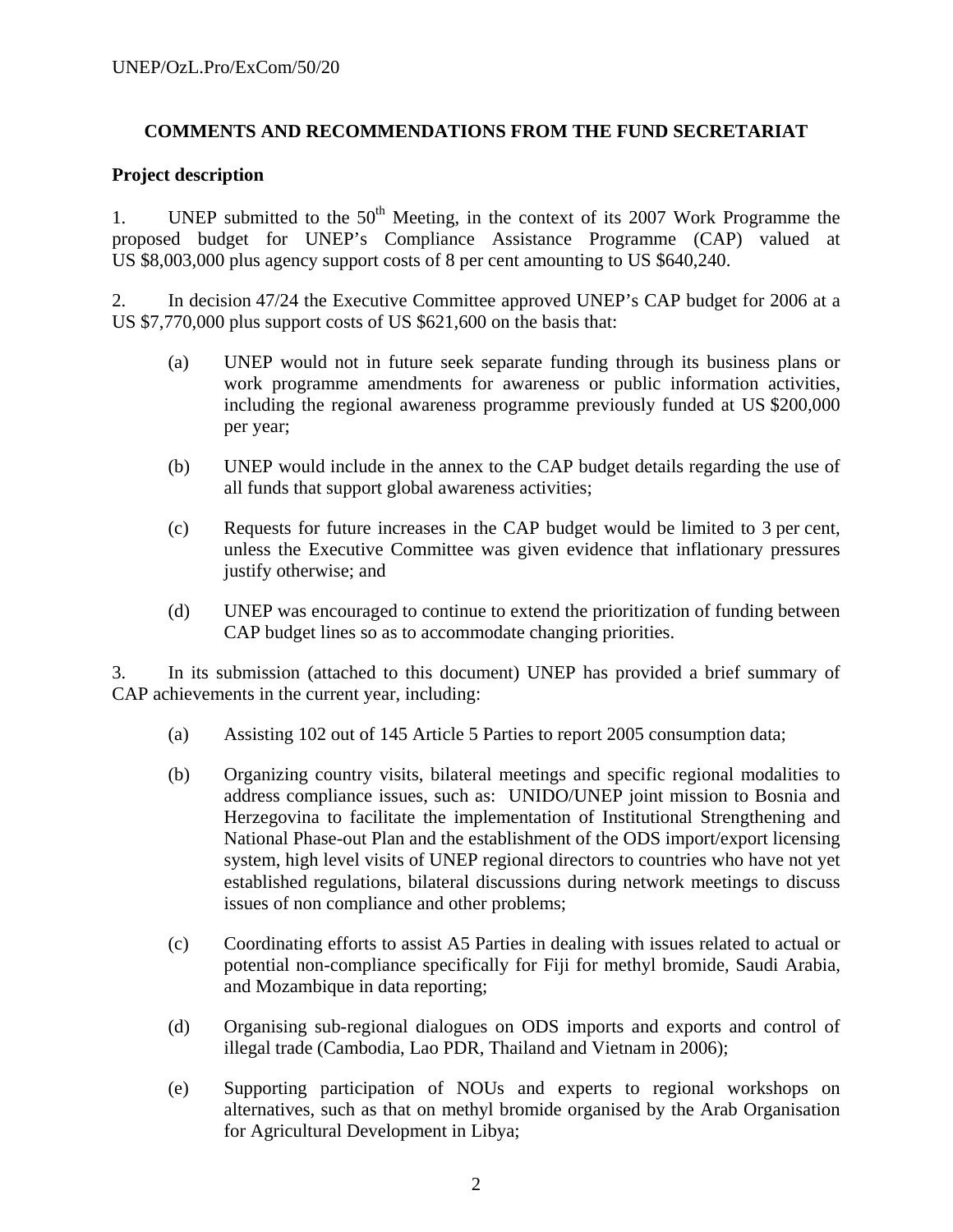- (f) Facilitating communication between relevant countries and the Implementation Committee;
- (g) Assisting in the development and implementation of legislative control measures in 30 countries, including through regional economic organisations such as Common Market for Eastern and Southern Africa (COMESA);
- (h) Supporting new Parties through capacity building, knowledge transfer and public awareness (Afghanistan, Bhutan, Eritrea);
- (i) Providing capacity building for new ozone officers through the publication and dissemination of the Guidebook for New Ozone Officers;
- (j) Promoting measures to facilitate the combating of illegal trade, including mechanisms for information exchange and implementation of a voluntary prior informed consent mechanism between countries especially in the Asia and the Pacific region, achievements also included raising awareness of customs officials or the World Customs Organisation Conference of Heads; and
- (k) Preparatory work for inter- MEA coordination process such as SAICM.

4. UNEP indicated that it intended to provide more detailed reporting in the context of its annual progress report on 2006 activities to be submitted to the  $52<sup>nd</sup>$  Meeting.

#### **Changes in the CAP budget**

5. The proposed CAP budget for 2007 is US \$8,643,240, including the 8 per cent agency fee. This exceeds the approved budget for 2006 by 3 per cent. This increase is in accordance with decision 47/24 (a) (iii) of the Committee requesting UNEP to keep its budget increase to not more than 3 per cent. The main changes between the approved 2006 and proposed 2007 CAP budgets are indicated below.

#### Staff costs

6. In the 2007 CAP budget, project personnel costs (line 1199) are proposed to increase by 6 per cent overall (equivalent to US \$203,830). These increases are adjustments to reflect estimated staff costs for 2007. General service staff costs and temporary assistance personnel costs (line 1399) show an increase of 3.5 per cent overall (US \$34,130). The costs for general service staff are also adjusted in the estimated staff costs for 2007. However, the Secretariat observed that the temporary assistance line (line 1317) has increased by 20 per cent (equivalent to US \$12,000).

#### Operational costs

7. Staff travel costs remained at the same level.

8. The overall funding for the CAP regional offices to support sub-contracts for specialized technical experts in designated areas remains the same. However, the budget line specific to the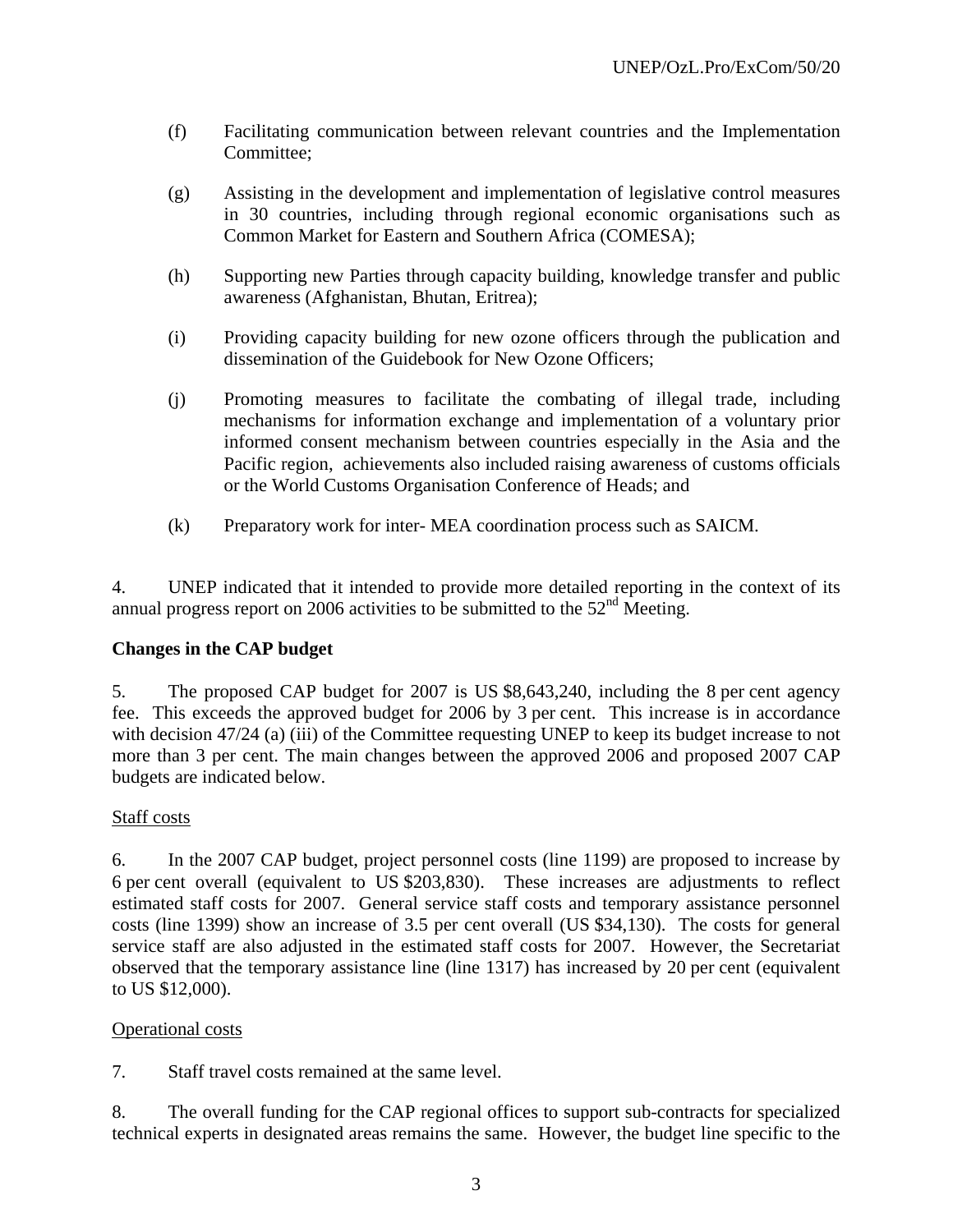European and Central Asian (ECA) network (line 2206) has been increased through fund reallocation.

9. Under the training component (line 3399) UNEP is seeking an increase of the budget of 2 per cent (equivalent to US \$16,240), to account for the increase in the cost of airfares associated with network meetings. It has also reduced the allocation for the network meetings in ECA (line 3306) to increase the programmatic assistance for ECA.

#### Programmatic costs

10. The sub-contract component (budget lines 2212-2216) contains a request for a total of US \$209,000 for continuation of annual awareness raising projects funded separately each year since 2001 under UNEP's Work Programme Amendments and implemented by each network region. Detailed information on this programme is provided in Annex IV to UNEP's CAP submission.

11. At the  $47<sup>th</sup>$  Meeting, UNEP sought and received funding for the production of adaptable media materials for international ozone day (US \$120,000). As agreed, this activity is now included as part of the CAP programmatic budget. It is also being submitted with an increase of 3 per cent (equivalent to US \$3,000). Following decision 47/24 (a) (ii), UNEP has provided details on the use of the global funds that support awareness raising in Annex VI to the CAP submission.

#### **Budget utilization in 2005**

12. UNEP returned a total of US \$190,217 plus support costs to the  $48<sup>th</sup>$  and  $49<sup>th</sup>$  Meetings from its 2004 CAP budget. Based on information contained in its progress report for 2005, UNEP indicated that the global CAP budget has a balance of US \$846,261 with US \$734,336 of this already obligated, leaving a balance of US \$111,925 unencumbered and needing to be returned to the Fund consistent with decision 35/36 (d), according to which *"*funds approved annually for the CAP but not spent should be returned to the Multilateral Fund for reprogramming at the second meeting of the Executive Committee in the year following that for which they had been approved."

13. The Secretariat was informed that UNEP is returning the balance of US \$111,925 to this meeting.

#### **COMMENTS**

#### Overall budget submission

- 14. The key factors in UNEP's CAP budget submission for 2007 include the following:
	- (a) A core budget request of US \$8,643,240 (including support costs) which represents a three per cent increase from the 2006 overall budget.
	- (b) Integrating costs for awareness activities totalling US \$332,670 (including support costs) as part of the CAP programmatic budget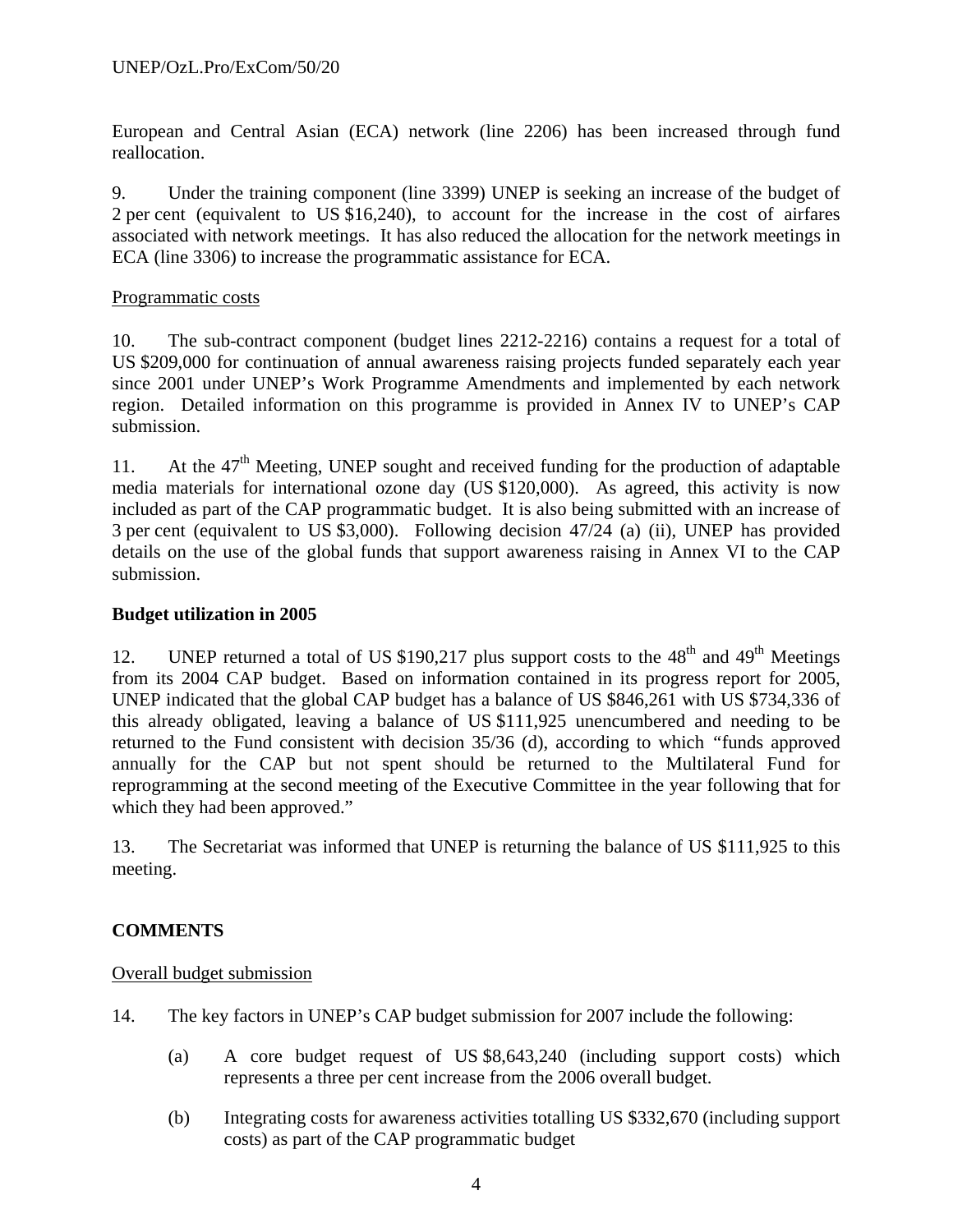15. In relation to part (a) above, while a number of items show cost increases, the request is consistent with the Executive Committee's decision 47/24 that UNEP should keep its increases to a limit of three per cent.

16. In response to the Secretariat's request for clarification on the increase for temporary assistance (line 1317) which went up by 20 per cent (equivalent to US \$12,000), UNEP responded that this allocation is needed to cover leave and workload contingencies. UNEP also mentioned that this will be used in a flexible manner, and to also address the needs of the regional CAP teams

17. Pursuant to the Secretariat's request for an update on progress of the use of the funds for sub-contracting resources for regional offices, UNEP subsequently provided information on the contracts funded in 2006 under budget line 2299. It is presented in Annex V of UNEP's CAP submission. Although it indicates the activities that have been undertaken, it does not specify how much of the total funds approved have been committed and how much remain.

18. In relation to the new CAP requests, (part (b) above) the proposal for regional awareness funding of US \$209,000 (without support costs) is a continuation of a series of projects funded for UNEP each year since 2001. Programme activities are selected by each of the network regions. The project does not represent an addition to UNEP's overall programme since it was included in the  $2006-2008$  business plan considered at the  $48<sup>th</sup>$  Meeting. The request for US \$209,000 represents an increase of less than 1 per cent over the previous year's approval.

19. The addition of US \$233,000 to the total CAP budget, while consistent with decision 47/24, has been included by UNEP with little explanation on what it will be used for in 2007 and why it was increased by three per cent from last year's approval. In its report on the details regarding the use of funds that support global awareness activities (Annex VI of the CAP budget submission) UNEP indicates that, as of September 2006, out of four listed outputs only two have been completed and two are only being started, including the journalist's kit for which these funds were initially requested. The Secretariat expressed these concerns to UNEP and requested additional information on plans on how to spend these programmatic funds in 2007. UNEP provided details on the activities and outputs, as follows:

- (a) Preparation of a video for the  $20<sup>th</sup>$  Anniversary celebration of the Montreal Protocol, proposed to be developed in cooperation with the Ozone Secretariat, Multilateral Fund Secretariat, and Implementing Agencies;
- (b) Development of more media materials, which comprise the second part of the journalist kit, and which will be developed in cooperation with the Ozone Secretariat, UNEP Regional Information Officers, and GRID Arendal;
- (c) Production of the  $3<sup>rd</sup>$  issue of illustrated booklet in Ozzy Ozone series, possibly focussing on the inter-related issue of ozone depletion and climate change, with an emphasis on the poles, with a possible link to UNEP's celebration of International Polar Year; and
- (d) Outstanding NOU Awards.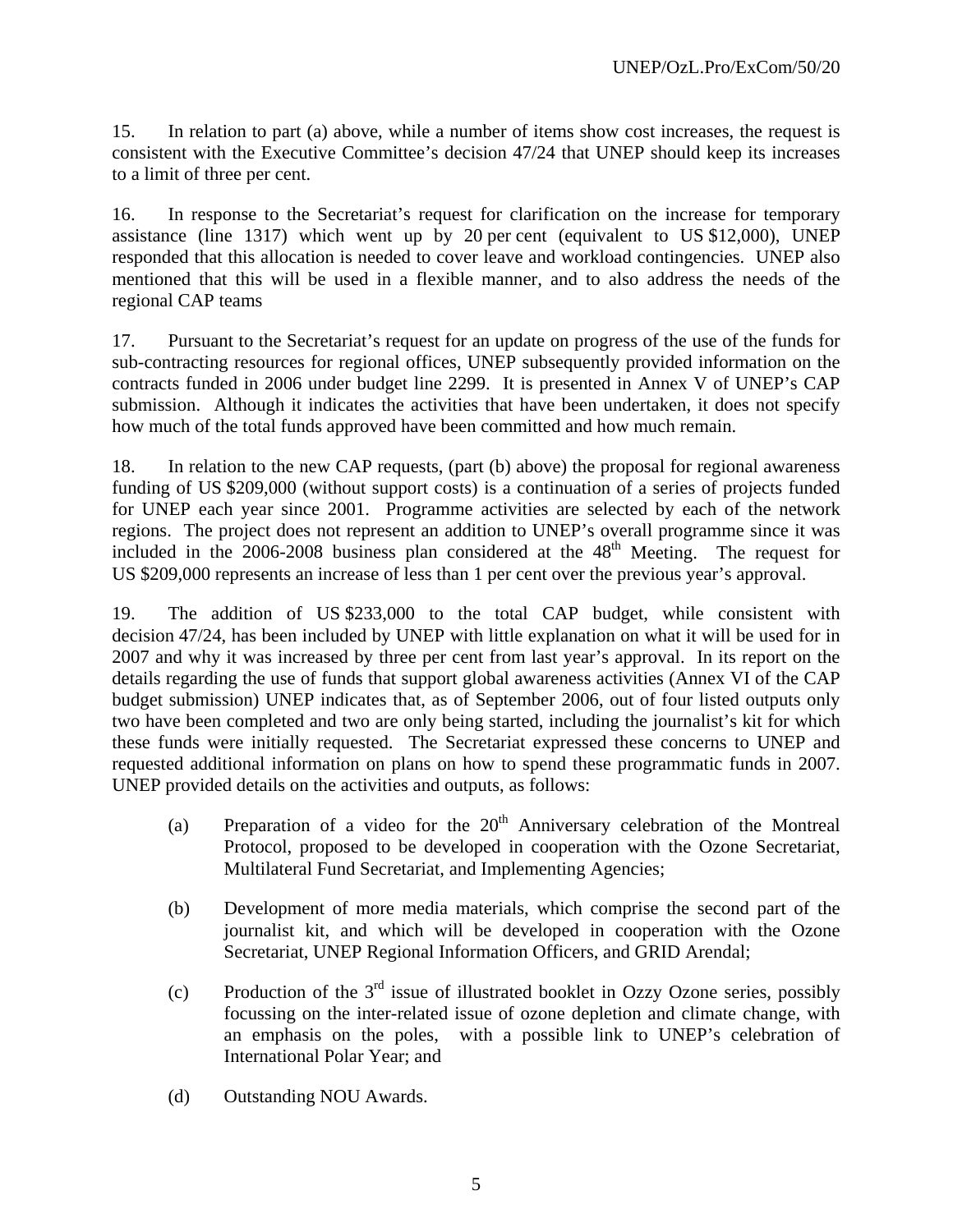20. UNEP also informed the Secretariat that the cost increase in the budget line for 2007 is consistent with the annual budget increase for other CAP lines of three per cent, and will cover the increase in the cost of goods and services.

21. Decision 35/36(d) requires UNEP to return unspent funds from the previous CAP programme, that would result in the balance of unspent funds from the 2005 programme being returned to MLF in 2006. UNEP has indicated a balance of US \$111,925 in unobligated funds from its 2005 CAP budget as per its progress report. UNEP is returning these funds to the  $50<sup>th</sup>$  Meeting.

#### **RECOMMENDATIONS**

22. In the light of the information provided by UNEP and the comments above, the Executive Committee may wish to consider whether:

- (a) To approve the CAP budget for 2007 at the amount of US \$8,003,000 plus agency support costs of 8 per cent amounting to US \$640,240 on the basis that:
	- (i) UNEP would, in future submissions, provide details on the activities for which the global funds will be used;
	- (ii) UNEP is encouraged to continue to extend the prioritisation of funding between CAP budget lines so as to accommodate changing priorities; and
- (b) To request the Secretariat to continue liaising with UNEP to monitor the return of unspent funds in accordance with decision 35/36 (d).

-----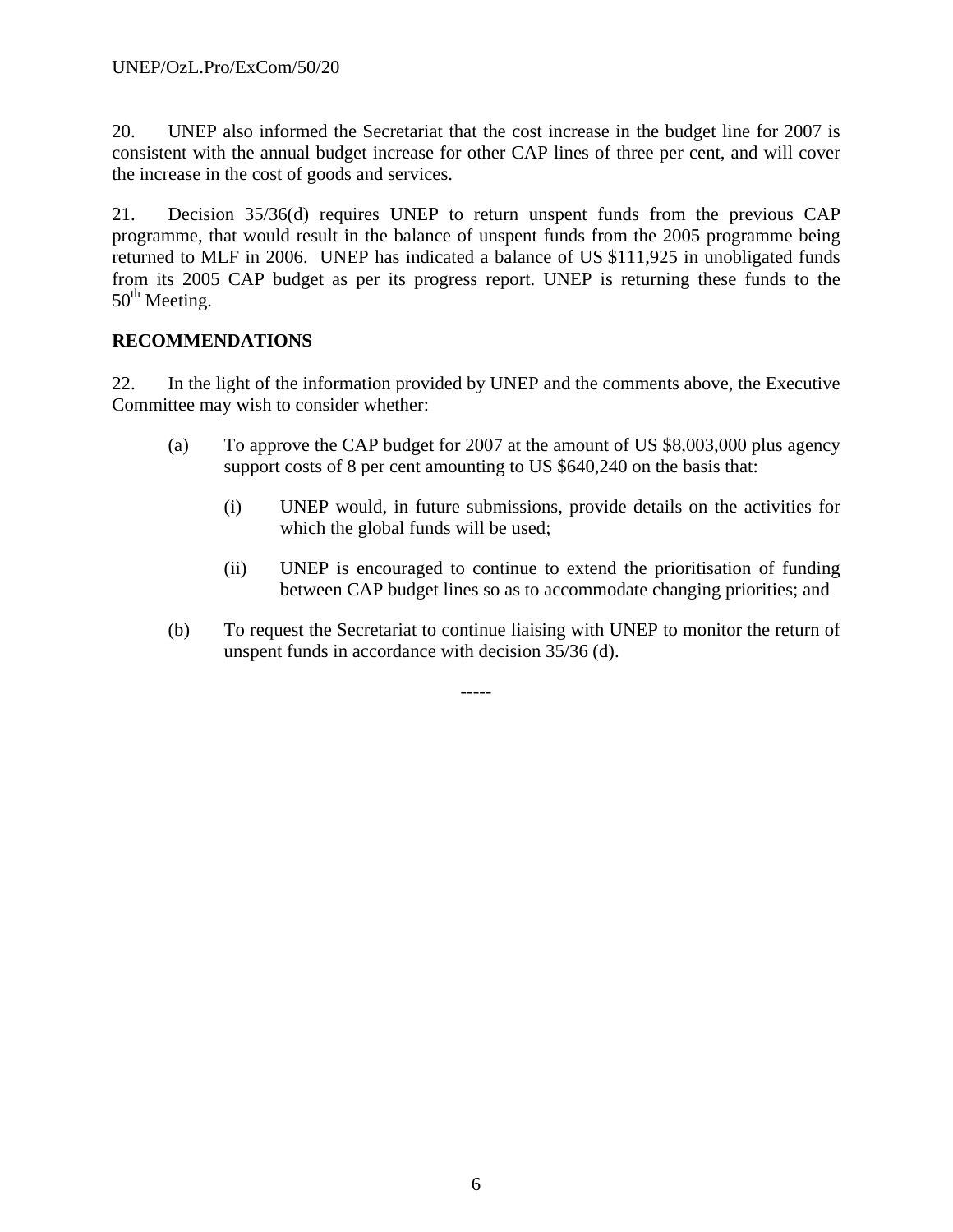# **UNEP CAP BUDGET 2007**

**Presented to the 50th Meeting of the Executive Committee of the Multilateral Fund for the Implementation of the Montreal Protocol** 

**September 2006** 



**United Nations Environment Programme**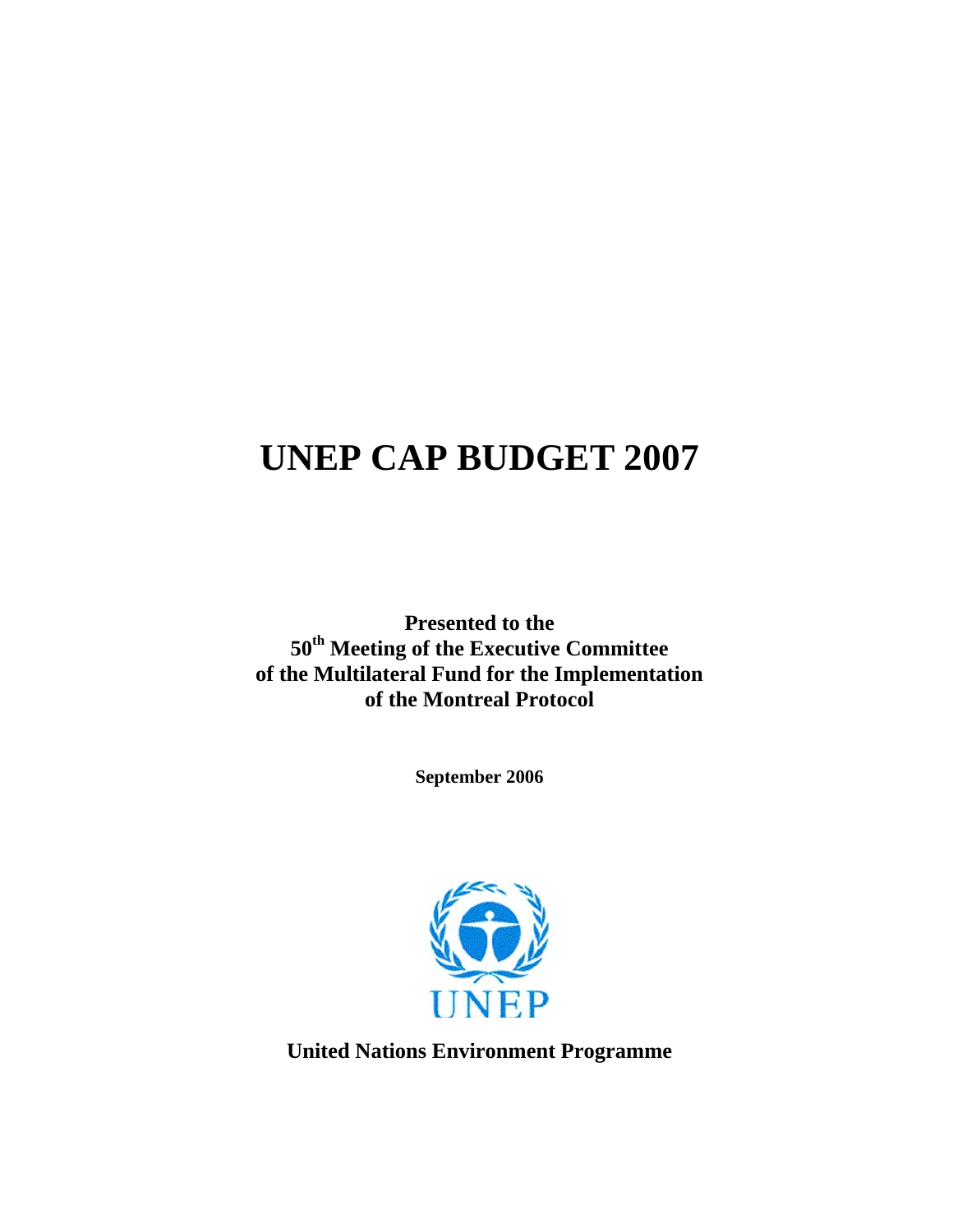#### **INTRODUCTION**

 $\overline{a}$ 

- 1. This document presents a proposal for the annual core budget of the UNEP Compliance Assistance Programme (CAP) for the year 2007.
- 2. For the 2007 operation of CAP including public and regional awareness activities, UNEP is requesting a budget of USD 8,003,000.00. The programme support cost of this allocation is USD 640,248. The total cost of the proposed 2007 allocation is USD 8,643,240, this is a 3% increase in relation to the total allocation of 2006.
- 3. Following decision 47/24, UNEP is not submitting to ExCom any other awareness raising activity under separate projects<sup>1</sup>.
- 4. The 3% increase follows the inflationary trend worldwide, in particular the rising cost of travel.
- 5. The 2007 CAP budget for 2007 is contained in Annex I.

#### **METHODOLOGY USED FOR THE DEVELOPMENT OF THE 2007 CAP BUDGET**

- 6. The 2007 CAP budget was designed according to the following process:
- 6.1. Article 5 country and regional needs regarding CFCs, methylbromide, halons, CTC and TCA compliances were evaluated based on their phase-out targets. This process took place through consultations and network meetings that included Implementing Agencies and other executing partners. The network meeting recommendations, Implementing Agencies' and partners' coordinated plans with UNEP were translated into budgetary requirements within the priorities established in the Business Plan<sup>2</sup>.
- 6.2. Achievements in the regional execution of CAP 2005-2006 were reviewed and analysed<sup>3</sup>.
- 6.3. An assessment of each allocation in relation to the current regional conditions was undertaken as well as actual expenditures and estimated expenditures in 2006. This

<sup>1</sup> Excom Decision 47/24 requests to present details regarding the use of funds for support global awareness activities. A synopsis of these activities in 2006 is included in Annex VI.

 $2$  A brief description of challenges ahead of CAP in 2007 is contained in Annex III. In compliance with the established practice, UNEP will submit to the 51 Meeting of the Executive Committee its 2007-2009 Business Plan with detailed information the programme priorities, planned country-specific support for compliance, and planned activities of the Information Clearing-House.

 $3$  Highlights of CAP achievements from January to August 2006 are contained in Annexes II and IV. Comprehensive details of activities carried out and services provided by CAP in 2006 will be submitted to the Executive Committee as part of the regular Progress Reporting process.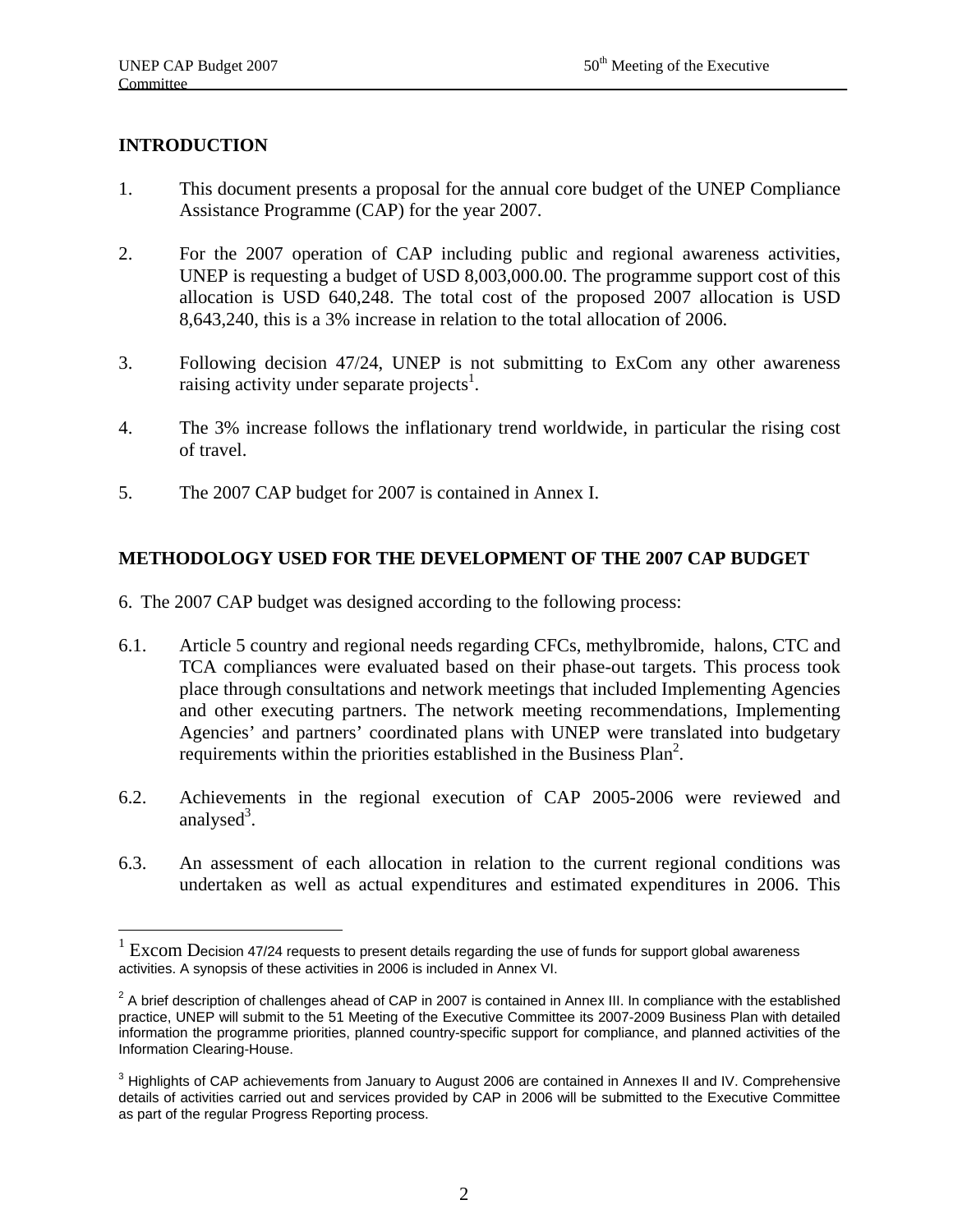analysis helped to improve estimations, specifically salaries, travel costs and operational expenditures such as rent, maintenance and communications.

- 6.4. In comparison to the 2006 budget structure, it is relevant to point out that the regional and priority analyses had no consequences for the 2007 regional distribution of CAP resources.
- 6.5. The budget was designed following Executive Committee decision 47/24 and the approved UNEP Business Plan 2006-2008.

#### **CAP 2007 BUDGET DETAILS**

- 7. The budget table in this document under Annex I includes a column providing remarks on selected allocations. The main changes in the 2007 CAP budget, compared with 2006, are:
- 7.1. Salary costs: There are no changes in the 2007 post structure. The Professional and General Service staff salary lines have been adjusted to reflect estimated staff cost in 2007.
- 7.2. Temporary assistance: The allocation for temporary assistance is needed to cover peak workloads, maternity and sick leave replacements (according to UN regulations). However, the temporary assistance allocation may be increased in cases of staff mutations by transferring funds between budget lines.
- 7.3. Regional awareness raising: This budget allocation will be administered by the Regional CAP teams to undertake prioritised regional awareness activities decided by each Regional Network, as has been done in previous years.
- 7.4. Adaptable media materials for the International Ozone Day/Journalist kit. This budget allocation will be used by the Information Clearinghouse to produce awareness materials for National Ozone Units that can be easily used, adapted and/or translated for use in the celebrations of 2007 International Day for the Preservation of the Ozone Layer. The materials will include a video, media materials and an illustrated booklet in the Ozzy Ozone series. The materials will be linked to and promote the ozone protection themes running through several key international events: 20th Anniversary Celebrations of the Montreal Protocol, International Polar Year and World Environment Day.
- 7.5 OzonAction Newsletter. This budget allocation will be used by the Information Clearinghouse to produce 3 issues of the OzonAction Newsletter in Arabic, Chinese, English, French, Russian and Spanish.
- 7.6. Administrative costs in Paris: UNEP Paris will move premises during the first quarter of 2007. It is estimated that rental and maintenance costs will be reduced by at least 20% in the second rental year. However, during the 2007 relocation it will be necessary to pay for items such as the moving charges and installation of equipment. The total 2007 allocation for the rent and rent related costs was reduced in relation to 2006.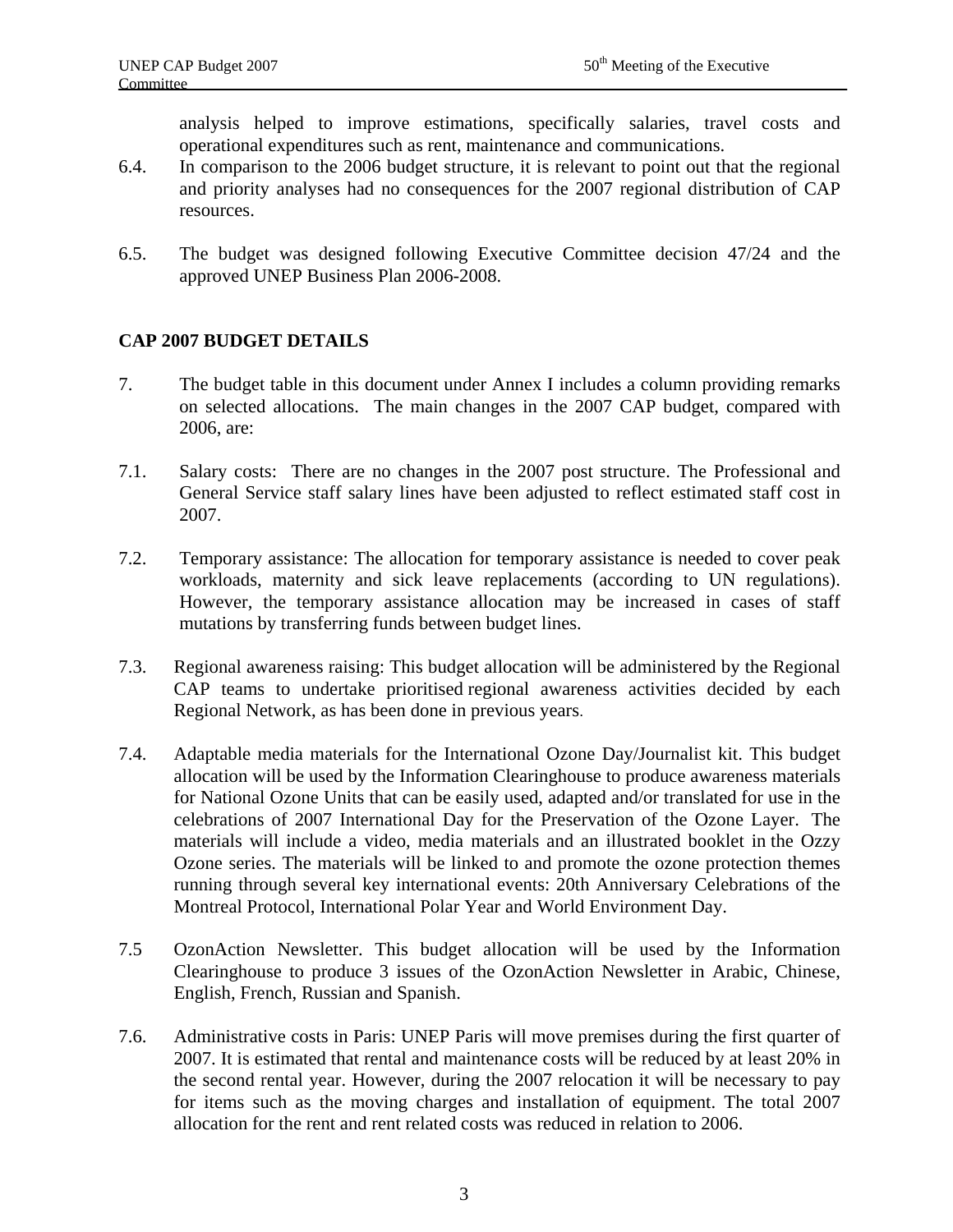# **DECISIONS/GUIDANCE REQUESTED FROM THE EXECUTIVE COMMITTEE**

**7.** UNEP requests the approval or guidance from the Executive Committee of the 2007 CAP budget as contained in Annex I.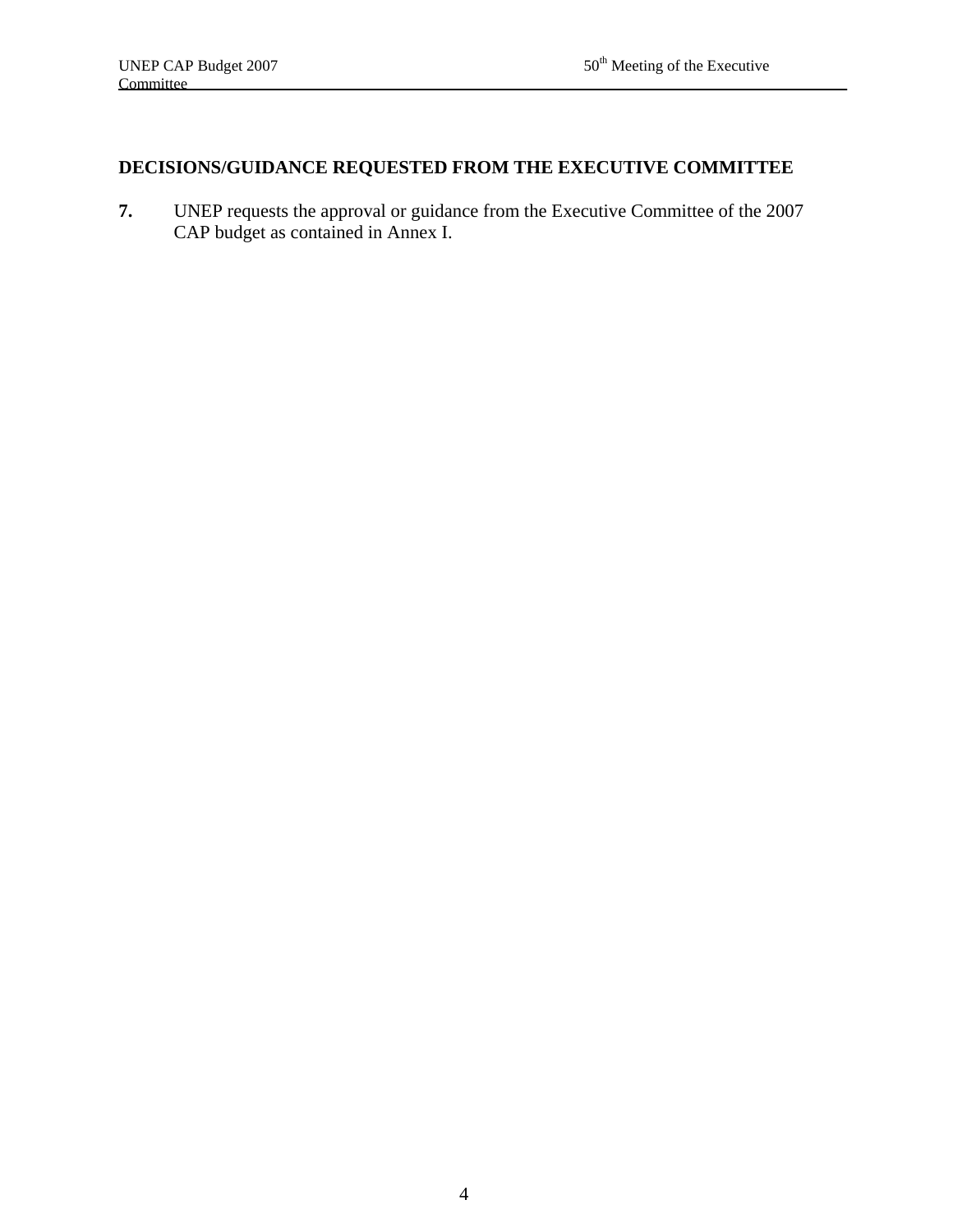#### CAP BUDGET (USD)

|      |           |                                                                 |                    |                      |                 | <b>CAP 2002</b>      | <b>CAP 2003</b>      | <b>CAP 2004</b>      | <b>CAP 2005</b>         | <b>CAP 2006</b><br>(including<br>awareness and<br>information<br>activities) | <b>CAP 2007</b><br>(including<br>awareness and<br>information<br>activities) | Comments and justification for increases and reductions in the<br>allocation                   |
|------|-----------|-----------------------------------------------------------------|--------------------|----------------------|-----------------|----------------------|----------------------|----------------------|-------------------------|------------------------------------------------------------------------------|------------------------------------------------------------------------------|------------------------------------------------------------------------------------------------|
|      |           |                                                                 |                    |                      |                 | Approved<br>ExCom 36 | Approved<br>ExCom 38 | Approved<br>ExCom 41 | Approved by<br>ExCom 44 | Approved by<br>ExCom 47                                                      | Proposed to<br>ExCom 50                                                      |                                                                                                |
|      |           | 10 PROJECT PERSONNEL COMPONENT                                  |                    |                      |                 |                      |                      |                      |                         |                                                                              |                                                                              |                                                                                                |
|      |           | 1100 Project personnel*                                         |                    |                      |                 |                      |                      |                      |                         |                                                                              |                                                                              | *Salary values are increased to reflect the estimated staff<br>cost.                           |
|      |           | Title                                                           | Location           | Grade                | m/y             |                      |                      |                      |                         |                                                                              |                                                                              |                                                                                                |
|      |           | 1101 Head of Branch                                             | Paris              | D <sub>1</sub>       | 10              | 132,000              | 137,280              | 142,771              | 144,271                 | 170,000                                                                      |                                                                              | 176.000 Additional 15% of this salary cost will be provided by UNEP<br><b>Environment Fund</b> |
|      |           | 1102 Network & Policy Manager                                   | Paris              | P <sub>5</sub>       | 12              | 150,500              | 156,520              | 162,781              | 164,781                 | 171,000                                                                      | 176,000                                                                      |                                                                                                |
|      |           | 1103 Capacity Building Manager                                  | Paris              | P <sub>4</sub>       | 12              | 129,500              | 134,680              | 140,067              | 142,067                 | 147,000                                                                      | 160,000                                                                      |                                                                                                |
|      |           | 1104 Information Manager                                        | Paris              | P <sub>4</sub>       | 12              | 129,500              | 134,680              | 140,067              | 142,067                 | 147,000                                                                      | 151,000                                                                      |                                                                                                |
|      |           | 1105 Monitoring & Administration Officer                        | Paris              | P <sub>3</sub>       | 12              | 108,500              | 112,840              | 117,354              | 119,354                 | 124,000                                                                      | 136,000                                                                      |                                                                                                |
|      |           | 1106 Information Officer                                        | Paris              | P3                   | 12              | 108,500              | 112,840              | 117,354              | 119,354                 | 124,000                                                                      | 136,000                                                                      |                                                                                                |
|      |           | 1107 Helpdesk Officer                                           | Paris              | P <sub>2</sub>       | 12              | 87,500               | 91,000               | 94,640               | 96,640                  | 101,000                                                                      | 125,000                                                                      |                                                                                                |
|      |           | 1108 IS/RMP/CP Officer                                          | Paris              | P3                   | 12              | 108,500              | 112,840              | 117,354              | 119,354                 | 124,000                                                                      | 136,000                                                                      |                                                                                                |
|      |           | 1109 IT Specialist                                              | Paris              | P <sub>3</sub>       | 6               | 54,250               | 56,420               | 58,677               | 59,677                  | 62,000                                                                       | 68,000                                                                       |                                                                                                |
|      |           | 1110 ROA RNC (English)                                          | Nairobi            | P <sub>4</sub>       | 12              | 118,400              | 123,136              | 135,825              | 141,258                 | 147,000                                                                      | 155,000                                                                      |                                                                                                |
|      |           | 1111 ROA Policy & Enforcement Officer                           | Nairobi            | P <sub>4</sub>       | 12              | 118,400              | 123,136              | 135,825              | 141,258                 | 147,000                                                                      | 151,410                                                                      |                                                                                                |
|      |           | 1112 ROA RMP Officer                                            | Nairobi            | P <sub>3</sub>       | $\overline{12}$ | 92,200               | 95,888               | 101,640              | 105,706                 | 110,000                                                                      | 120,000                                                                      |                                                                                                |
|      |           | 1113 ROA MB Officer<br>1114 ROLAC RNC                           | Nairobi            | P3                   | 12              | 92,200               | 95,888               | 101,640              | 105,706                 | 110,000                                                                      | 120,000                                                                      |                                                                                                |
|      |           |                                                                 | Mexico             | P <sub>4</sub>       | 12              | 108,864              | 113,219              | 120,000              | 124,800                 | 130,000                                                                      | 139,820                                                                      |                                                                                                |
|      |           | 1115 ROLAC Policy & Enforcement Officer                         | Mexico             | P <sub>4</sub>       | 12              | 108,864              | 113,219              | 120,000              | 124,800                 | 130,000                                                                      | 133,000                                                                      |                                                                                                |
|      |           | 1116 ROLAC RMP Officer                                          | Mexico             | P <sub>3</sub>       | 12              | 89,586               | 93,169               | 108,977              | 113,336                 | 118,000                                                                      | 121,000                                                                      |                                                                                                |
|      |           | 1117 ROLAC MB Officer<br>1118 ROAP-SA RNC                       | Mexico             | P3<br>P <sub>4</sub> | 12              | 89,586               | 93,169               | 108,977              | 113,336                 | 118,000                                                                      | 121,000                                                                      |                                                                                                |
|      |           |                                                                 | Bangkok            |                      | 12              | 110,000              | 114,400              | 130,000              | 135,200                 | 150,000                                                                      | 154,000                                                                      |                                                                                                |
|      |           | 1119 ROAP Policy & Enforcement Officer<br>1120 ROAP RMP Officer | Bangkok            | P <sub>4</sub>       | 12              | 110,000              | 114,400              | 130,000              | 135,200                 | 120,000                                                                      | 123,000<br>135,000                                                           |                                                                                                |
|      |           | 1121 ROAP MB Officer                                            | Bangkok            | P3<br>P3             | 12<br>12        | 85,000<br>85,000     | 88,400<br>88,400     | 106,000<br>106,000   | 110,000<br>110,000      | 120,000<br>140,000                                                           | 144,000                                                                      |                                                                                                |
|      |           | 1122 ROWA RNC                                                   | Bangkok            | P <sub>4</sub>       | 12              |                      |                      |                      | 140,400                 |                                                                              | 150,380                                                                      |                                                                                                |
|      |           | 1123 ROWA RMP Officer                                           | Bahrain            | P <sub>3</sub>       | 12              | 109,000<br>109,000   | 113,360<br>113,360   | 135,000<br>127,000   | 132,080                 | 146,000<br>137,000                                                           | 141,110                                                                      |                                                                                                |
|      |           | 1124 ROWA Halon Officer                                         | Bahrain<br>Bahrain | P <sub>3</sub>       | 12              | 89,500               | 93,080               | 127,000              | 132,080                 | 137,000                                                                      | 141,110                                                                      |                                                                                                |
|      |           | 1125 ROA RNC (French)                                           | Nairobi            | P <sub>4</sub>       | 12              | 118,400              | 123,136              | 135,825              | 141,258                 | 147,000                                                                      | 155,000                                                                      |                                                                                                |
|      |           | 1126 RNC Europe/Central Asia                                    | Paris              | P <sub>3</sub>       | 12              | $\Omega$             | $\Omega$             | 136,500              | 119,354                 | 124,000                                                                      | 136,000                                                                      |                                                                                                |
| 1199 | Sub-total |                                                                 |                    |                      |                 | 2,642,750            | 2,748,460            | 3, 157, 274          | 3,233,336               | 3,401,000                                                                    | 3,604,830                                                                    |                                                                                                |
| 1200 |           | Consultants (Description of activity/service)                   |                    |                      |                 |                      |                      |                      |                         |                                                                              |                                                                              |                                                                                                |
|      |           | 1201 Consultants (training of CAP staff)                        |                    |                      |                 | $\mathbf 0$          | 60,000               | $\overline{0}$       | $\overline{0}$          |                                                                              |                                                                              |                                                                                                |
| 1299 | Sub-total |                                                                 |                    |                      |                 | 0                    | 60,000               | $\Omega$             | 0                       |                                                                              |                                                                              |                                                                                                |
| 1300 |           | Programme Assistance (General Service staff)                    |                    |                      |                 |                      |                      |                      |                         |                                                                              |                                                                              |                                                                                                |
|      |           | <b>Title/Description</b>                                        | Location           | Level                | m/m             |                      |                      |                      |                         |                                                                              |                                                                              |                                                                                                |
|      |           | 1301 Secretary Chief                                            | Paris              | G6                   | 12              | 74,000               | 76,960               | 80,038               | 83,240                  | 85,000                                                                       | 87,000                                                                       |                                                                                                |
|      |           | 1302 Assistant Network Manager                                  | Paris              | G <sub>5</sub>       | 12              | 67,000               | 69,680               | 72,467               | 75,366                  | 76,000                                                                       | 78,000                                                                       |                                                                                                |
|      | 1303      | Assistant Clearinghouse                                         | Paris              | G <sub>6</sub>       | 12              | 67,000               | 69,680               | 72,467               | 83,240                  | 85,000                                                                       | 87,000                                                                       |                                                                                                |
|      | 1304      | Assistant Monitoring & Administration                           | Paris              | G <sub>5</sub>       | 12              | 67,000               | 69,680               | 72,467               | 75,366                  | 76,000                                                                       | 78,000                                                                       |                                                                                                |
|      | 1305      | Assistant IS/RMP/CP                                             | Paris              | G <sub>5</sub>       | $\overline{12}$ | 67,000               | 69,680               | 72,467               | 75,366                  | 76,000                                                                       | 78,000                                                                       |                                                                                                |
|      |           | 1306 Assistant Programme                                        | Paris              | G <sub>5</sub>       | 12              | 67,000               | 69,680               | 72,467               | 75,366                  | 76,000                                                                       | 78,000                                                                       |                                                                                                |
|      |           | 1307 Assistant Data & Documentation                             | Paris              | G <sub>5</sub>       | 12              | 67,000               | 69,680               | 72,467               | 75,366                  | 76,000                                                                       | 78,000                                                                       |                                                                                                |
|      |           | 1309 ROA RNC Assistant                                          | Nairobi            | G5                   | 12              | 21,600               | 22,464               | 23,820               | 24,773                  | 26,000                                                                       | 26,000                                                                       |                                                                                                |
|      |           | 1310 ROA Office Assistant                                       | Nairobi            | G5                   | 12              | 21,600               | 22,464               | 23,810               | 24,762                  | 26,000                                                                       | 26,000                                                                       |                                                                                                |
|      |           | 1311 ROLAC RNC Assistant                                        | Mexico             | G5                   | 12              | 40,500               | 42,120               | 45,000               | 46,800                  | 48,000                                                                       | 49,000                                                                       |                                                                                                |
|      |           | 1312 ROLAC Office Assistant                                     | Mexico             | G5                   | 12              | 40,500               | 42,120               | 45,000               | 46,800                  | 48,000                                                                       | 49,000                                                                       |                                                                                                |
|      |           | 1313 ROAP-SA RNC Assistant                                      | Bangkok            | G <sub>5</sub>       | 12              | 23,000               | 23,920               | 39,000               | 39,000                  | 35,000                                                                       | 36,000                                                                       |                                                                                                |
|      |           | 1314 ROAP Office Assistant                                      | Bangkok            | G5                   | 12              | 23,000               | 23,920               | 39,000               | 39,000                  | 35,000                                                                       | 36,000                                                                       |                                                                                                |
|      |           | 1315 ROWA RNC Assistant                                         | Bahrain            | G5                   | 12              | 35,000               | 36,400               | 36,400               | 37,856                  | 39,000                                                                       | 40,170                                                                       |                                                                                                |
|      |           | 1316 ROWA Office Assistant                                      | Bahrain            | G5                   | 12              | 35,000               | 36,400               | 30,000               | 31,200                  | 32,000                                                                       | 32,960                                                                       |                                                                                                |
|      |           | 1317 Temporary assistance CAP                                   |                    |                      |                 | 100,000              | 115,880              | 170,515              | 97,352                  | 53,000                                                                       | 65,000                                                                       |                                                                                                |
|      |           |                                                                 |                    |                      |                 |                      |                      |                      |                         |                                                                              |                                                                              |                                                                                                |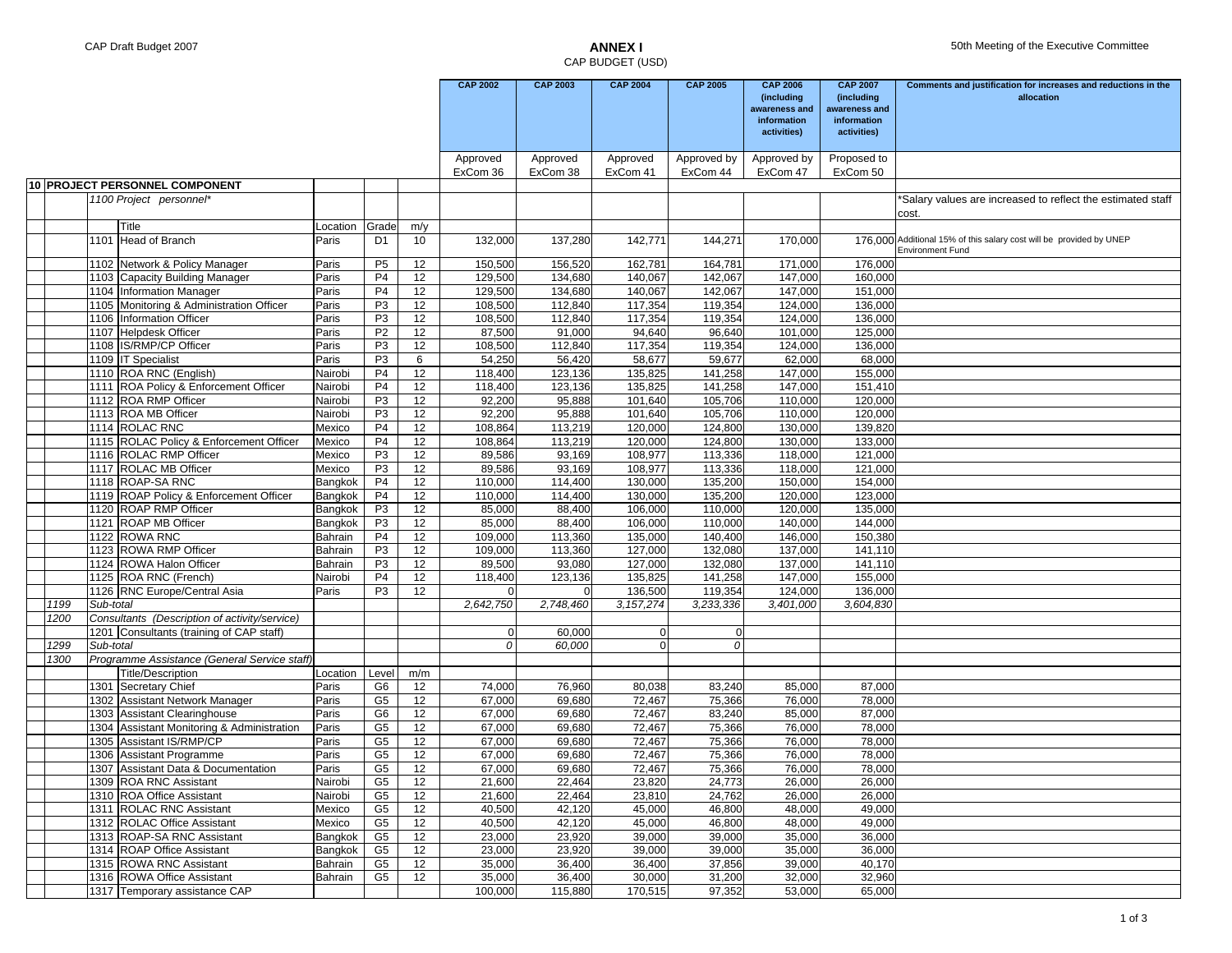#### CAP BUDGET (USD)

|              |                                                                        |       |                |         | <b>CAP 2002</b>            | <b>CAP 2003</b> | <b>CAP 2004</b>  | <b>CAP 2005</b>  | <b>CAP 2006</b>                                                                                    | <b>CAP 2007</b>             | Comments and justification for increases and reductions in the<br>allocation           |
|--------------|------------------------------------------------------------------------|-------|----------------|---------|----------------------------|-----------------|------------------|------------------|----------------------------------------------------------------------------------------------------|-----------------------------|----------------------------------------------------------------------------------------|
|              |                                                                        |       |                |         |                            |                 |                  |                  | (including<br>awareness and                                                                        | (including<br>awareness and |                                                                                        |
|              |                                                                        |       |                |         |                            |                 |                  |                  | information                                                                                        | information                 |                                                                                        |
|              |                                                                        |       |                |         |                            |                 |                  |                  | activities)                                                                                        | activities)                 |                                                                                        |
|              | 1318 Assistant to RNC ECA                                              | Paris | G <sub>5</sub> | 12      | $\Omega$                   | $\Omega$        |                  | 37,683           | 76,000                                                                                             | 78,000                      |                                                                                        |
| 1399         | Sub-total                                                              |       |                |         | 875,700                    | 860,728         | 967,385          | 968,534          | 968,000                                                                                            | 1,002,130                   |                                                                                        |
| 1600         | Travel on official business (UNEP staff)                               |       |                |         |                            |                 |                  |                  |                                                                                                    |                             |                                                                                        |
|              | 1601 Paris staff travel                                                |       |                |         | 250,000                    | 200,000         | 200,000          | 208,000          | 213,000                                                                                            | 213,000                     |                                                                                        |
|              | 1602 ROA staff travel                                                  |       |                |         | 50,000                     | 90,000          | 120,000          | 150,000          | 154,000                                                                                            | 155,000                     |                                                                                        |
|              | 1603 ROLAC staff travel                                                |       |                |         | 50,000                     | 80,000          | 95,000           | 98,800           | 102,000                                                                                            | 102,000                     |                                                                                        |
|              | 1604 ROAP-SA staff travel                                              |       |                |         | 40,000                     | 75,000          | 78,000           | 81,120           | 83,000                                                                                             | 83,000                      |                                                                                        |
|              | 1605 ROWA staff travel<br>1606 ECA staff travel                        |       |                |         | 20,000<br>n                | 70,000          | 90,000<br>20,800 | 93,600<br>25,000 | 96,000<br>26,000                                                                                   | 96,000<br>26,000            |                                                                                        |
| 1699         | Sub-total                                                              |       |                |         | 410,000                    | 515,000         | 603,800          | 656,520          | 674,000                                                                                            | 675,000                     |                                                                                        |
| 1999         | <b>COMPONENT TOTAL</b>                                                 |       |                |         | 3,928,450                  | 4,184,188       | 4,728,459        | 4,858,390        | 5,043,000                                                                                          | 5,281,960                   |                                                                                        |
|              | <b>20 SUB CONTRACT COMPONENT</b>                                       |       |                |         |                            |                 |                  |                  |                                                                                                    |                             |                                                                                        |
| 2200         | Sub-contracts (MOUs/LAs for supporting organizations)                  |       |                |         |                            |                 |                  |                  |                                                                                                    |                             |                                                                                        |
|              | 2202 Sub-contracts with supporting organizations ROA                   |       |                |         | $\overline{0}$             | $\overline{0}$  | $\Omega$         | 50,000           | 52,000                                                                                             | 52,000                      |                                                                                        |
|              | 2203 Sub-contracts with supporting organizations ROLAC                 |       |                |         | $\overline{0}$             | $\Omega$        | $\Omega$         | 10,000           | 11,000                                                                                             | 11,330                      |                                                                                        |
|              | 2204 Sub-contracts with supporting organizations ROAP                  |       |                |         | $\Omega$                   | $\Omega$        | $\overline{0}$   | 10,000           | 30,000                                                                                             | 30,000                      |                                                                                        |
|              | 2205 Sub-contracts with supporting organizations ROWA                  |       |                |         | $\Omega$                   |                 |                  | 5,000            | 45,000                                                                                             |                             | 50,000 Support to update the vocational and technical curricula                        |
|              |                                                                        |       |                |         |                            |                 |                  |                  |                                                                                                    |                             | through series of national meetings.                                                   |
|              | 2206 Sub-contracts with supporting organizations ECA                   |       |                |         | $\Omega$                   | $\Omega$        | $\Omega$         | 15,000           | 16,000                                                                                             |                             | 37,000 Increased while reducing ECA network meetings/thematic<br>workshops (line 3306) |
|              | 2212 Regional awareness raising ROA                                    |       |                |         |                            |                 |                  |                  | 46,000                                                                                             | 46,000                      |                                                                                        |
|              | 2213 Regional awareness raising ROLAC                                  |       |                |         |                            |                 |                  |                  | 69,000                                                                                             | 71,070                      |                                                                                        |
|              | 2214 Regional awareness raising ROAP                                   |       |                |         |                            |                 |                  |                  | 46,000                                                                                             | 46,000                      |                                                                                        |
|              | 2215 Regional awareness raising ROWA                                   |       |                |         |                            |                 |                  |                  | 23,000                                                                                             | 23,000                      |                                                                                        |
|              | 2216 Regional awareness raising ECA                                    |       |                |         |                            |                 |                  |                  | 23,000                                                                                             | 23,000                      |                                                                                        |
| 2299<br>2300 | Sub-total<br>Sub-contracts (for commercial purposes)                   |       |                |         | $\Omega$                   | 0               | $\mathcal O$     | 90,000           | 361,000                                                                                            | 389,400                     |                                                                                        |
|              | 2301 Technical support for information systems                         |       |                |         | 75,000                     | 78,000          | 60,000           | 62,400           | 65,000                                                                                             | 65,000                      |                                                                                        |
|              | 2302 OzonAction Newsletter                                             |       |                |         | 100,000                    | 104,000         | 135,000          | 140,400          | 166,000                                                                                            | 170,980                     |                                                                                        |
|              | 2303 Illustration/graphics/layout design                               |       |                |         | 40,000                     | 41,600          | 15,000           | 15,600           | 16,000                                                                                             | 18,000                      |                                                                                        |
|              | 2304 Exhibition/outreach                                               |       |                |         | 0                          |                 | $\overline{0}$   | 20,000           | 20,000                                                                                             | 20,000                      |                                                                                        |
|              | 2305 Adaptable media materials for the                                 |       |                |         | ŋ                          |                 |                  | $\Omega$         | 120,000                                                                                            |                             | 123,600 This constitutes the operating budget as UNEP no longer                        |
|              | International Ozone Day/Journalist kit                                 |       |                |         |                            |                 |                  |                  |                                                                                                    |                             | submits these activities under the Work Programme<br>Amendments.                       |
| 2399         | Sub-total                                                              |       |                |         | 215,000                    | 223,600         | 210,000          | 238,400          | 387,000                                                                                            | 397,580                     |                                                                                        |
| 2999         | <b>COMPONENT TOTAL</b>                                                 |       |                |         | 215,000                    | 223,600         | 210,000          | 328,400          | 748,000                                                                                            | 786,980                     |                                                                                        |
|              | 30 TRAINING COMPONENT                                                  |       |                |         |                            |                 |                  |                  |                                                                                                    |                             |                                                                                        |
| 3200         | Travel (South-South, North-South Experts)                              |       |                |         |                            |                 |                  |                  |                                                                                                    |                             |                                                                                        |
|              | 3202 ROA South-South cooperation                                       |       |                |         | $\mathbf{0}$               | 20,000          | 30,000           | 31,200           | $\mathbf 0$                                                                                        | $\Omega$                    |                                                                                        |
|              | 3203 ROLAC South-South cooperation                                     |       |                |         | $\Omega$                   | 20,000          | 30,000           | 31,200           | $\overline{0}$                                                                                     | $\Omega$                    |                                                                                        |
|              | 3204 ROAP South-South cooperation                                      |       |                |         | $\overline{0}$             | 20,000          | 30,000           | 31,200           | $\overline{0}$                                                                                     | $\Omega$                    |                                                                                        |
|              | 3205 ROWA South-South cooperation                                      |       |                |         | $\Omega$                   | 15,000          | 30,000           | 31,200           | $\mathbf 0$                                                                                        | $\Omega$                    |                                                                                        |
|              | 3206 ECA South-South cooperation                                       |       |                |         | $\overline{0}$<br>$\Omega$ |                 | 15,000           | 25,000           | $\overline{0}$                                                                                     | $\Omega$<br>$\Omega$        |                                                                                        |
| 3299<br>3300 | Sub-total<br>Meetings/conferences                                      |       |                |         |                            | 75,000          | 135,000          | 149,800          | 0                                                                                                  |                             |                                                                                        |
|              | 3301 Advisory and Consultative Meetings - Paris                        |       |                |         | 75.000                     | 78.000          | 81.120           | 84.365           | 68.000                                                                                             | 60.000                      |                                                                                        |
|              | 3302 ROA network meetings/thematic workshops                           |       |                |         | 198,000                    | 201,000         | 220,000          | 240,000          | 246,000                                                                                            |                             | 253,000 Increased cost of airfares                                                     |
|              | 3303 ROLAC network meetings/thematic workshops                         |       | 145,000        | 145,800 | 160,000                    | 166,400         | 171,000          |                  | 176,130 Increased cost of airfares                                                                 |                             |                                                                                        |
|              | 3304 ROAP-SA network meetings/thematic workshops                       |       | 56,000         | 60,000  | 80,000                     | 83,200          | 86,000           |                  | 95,000 Increased cost of airfares                                                                  |                             |                                                                                        |
|              | 3305 ROWA network meetings/thematic workshops                          |       | 56,000         | 65,000  | 70,000                     | 72,800          | 75,000           |                  | 80,000 Subsistence allowances have increased in many countries<br>in West Asia as well as airfares |                             |                                                                                        |
|              | 3306 ECA network meetings/thematic workshops                           |       |                |         | $\overline{0}$             | $\Omega$        | 124,800          | 135,000          | 138,000                                                                                            | 123,000                     | Reduced amount in order to increase programmatic assistance<br>under line 2206         |
|              | 3312 ROA South-South cooperation<br>3313 ROLAC South-South cooperation |       |                |         |                            |                 |                  |                  | 32,000<br>37,000                                                                                   | 32,000<br>38,110            |                                                                                        |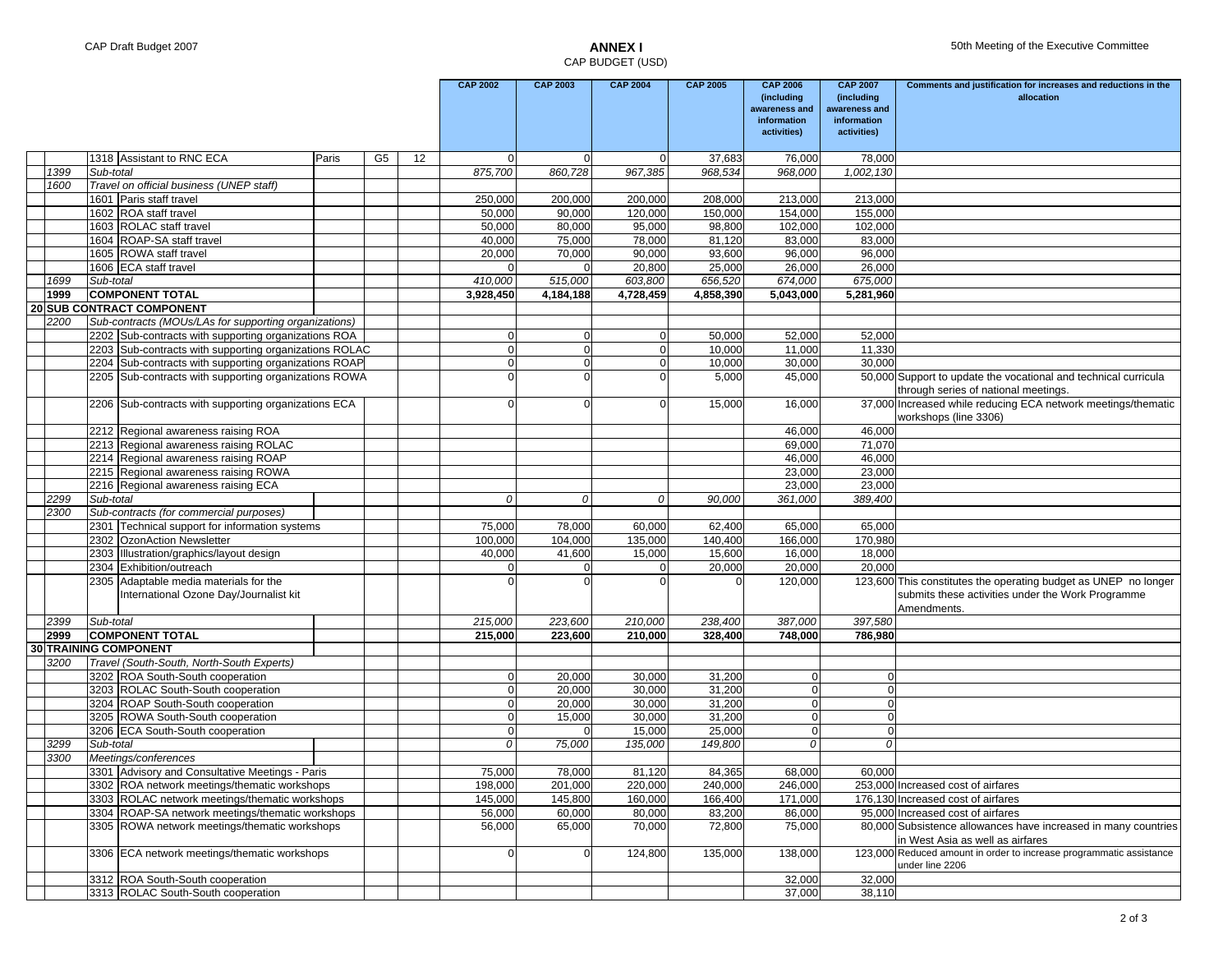#### CAP BUDGET (USD)

|                                     |                                                                 |        | <b>CAP 2002</b> | <b>CAP 2003</b> | <b>CAP 2004</b> | <b>CAP 2005</b> | <b>CAP 2006</b><br>(including | <b>CAP 2007</b><br>(including | Comments and justification for increases and reductions in the<br>allocation |
|-------------------------------------|-----------------------------------------------------------------|--------|-----------------|-----------------|-----------------|-----------------|-------------------------------|-------------------------------|------------------------------------------------------------------------------|
|                                     |                                                                 |        |                 |                 |                 |                 | awareness and                 | awareness and                 |                                                                              |
|                                     |                                                                 |        |                 |                 |                 |                 | information                   | information                   |                                                                              |
|                                     |                                                                 |        |                 |                 |                 |                 | activities)                   | activities)                   |                                                                              |
|                                     | 3314 ROAP South-South cooperation                               |        |                 |                 |                 |                 | 45,000                        | 57.000                        | Increased cost of airfares                                                   |
|                                     | 3315 ROWA South-South cooperation                               |        |                 |                 |                 |                 | 32,000                        | 32,000                        |                                                                              |
|                                     | 3316 ECA South-South cooperation                                |        |                 |                 |                 |                 | 26,000                        | 26,000                        |                                                                              |
| 3399                                | Sub-total                                                       |        | 530,000         | 549,800         | 735,920         | 781,765         | 956,000                       | 972,240                       |                                                                              |
| 3999                                | <b>COMPONENT TOTAL</b>                                          |        | 530,000         | 624,800         | 870,920         | 931,565         | 956,000                       | 972,240                       |                                                                              |
| 40 EQUIPMENT AND PREMISES COMPONENT |                                                                 |        |                 |                 |                 |                 |                               |                               |                                                                              |
| 4100                                | Expendable equipment (items under \$1,500 each)                 |        |                 |                 |                 |                 |                               |                               |                                                                              |
|                                     | 4101 Office supplies - Paris and ECA                            |        | 24,000          | 24,960          | 25,958          | 26,996          | 12,000                        | 14,000                        |                                                                              |
|                                     | 4102 Office supplies - Regions                                  |        | 20.000          | 36.000          | 40.560          | 41.367          | 40.000                        | 35,045                        |                                                                              |
| 4199                                | Sub-total                                                       |        | 44,000          | 60,960          | 66,518          | 68,363          | 52,000                        | 49,045                        |                                                                              |
| 4200                                | Non-expendable equipment                                        |        |                 |                 |                 |                 |                               |                               |                                                                              |
|                                     | 4201 Office equipment / computer - Paris and ECA                |        | 30,000          | 31,200          | 32,448          | 33,746          | 25,000                        | 20,000                        |                                                                              |
|                                     | 4202 Office equipment / computer - Regions                      |        | 26,000          | 37,000          | 50.200          | 51,808          | 50,000                        | 37,330                        |                                                                              |
| 4299                                | Sub-total                                                       |        | 56,000          | 68,200          | 82,648          | 85,554          | 75,000                        | 57,330                        |                                                                              |
| 4300                                | Rental of premises                                              |        |                 |                 |                 |                 |                               |                               |                                                                              |
|                                     | 4301 Office rental - Paris and ECA                              |        | 220,000         | 228,800         | 300,000         | 332,000         | 345,000                       | 314,600                       |                                                                              |
|                                     | 4302 Office rental - Regions                                    |        | 50,000          | 76,817          | 84,774          | 118,228         | 122,000                       | 125,315                       |                                                                              |
| 4399                                | Sub-total                                                       |        | 270,000         | 305,617         | 384,774         | 450,228         | 467.000                       | 439,915                       |                                                                              |
| 4999                                | <b>COMPONENT TOTAL</b>                                          |        | 370,000         | 434,777         | 533,940         | 604,145         | 594,000                       | 546,290                       |                                                                              |
|                                     | 50 MISCELLANEOUS COMPONENT                                      |        |                 |                 |                 |                 |                               |                               |                                                                              |
| 5100                                | Operation and maintenance of equipment                          |        |                 |                 |                 |                 |                               |                               |                                                                              |
|                                     | 5101 Rental and maintenance of office equipment - Paris and ECA | 50.000 | 52,000          | 54,080          | 56,243          | 22,000          | 20,000                        |                               |                                                                              |
|                                     | 5102 Rental and maintenance of office equipment - Regions       |        | 30,000          | 37,000          | 33,400          | 34,336          | 33,000                        | 29,600                        |                                                                              |
| 5199                                | Sub-total                                                       |        | 80,000          | 89,000          | 87,480          | 90,579          | 55,000                        | 49,600                        |                                                                              |
| 5200                                | <b>Reporting cost</b>                                           |        |                 |                 |                 |                 |                               |                               |                                                                              |
|                                     | 5201 Reporting/reproduction costs                               |        | 25,000          | 26,000          | 32,240          | 33,530          | 54,000                        | 50,000                        |                                                                              |
|                                     | 5202 Translations                                               |        | $\Omega$        | 20,000          | 30,200          | 36,608          | 40,000                        | 29,815                        |                                                                              |
| 5299                                | Sub-total                                                       |        | 25.000          | 46.000          | 62.440          | 70.138          | 94.000                        | 79.815                        |                                                                              |
| 5300                                | Sundry                                                          |        |                 |                 |                 |                 |                               |                               |                                                                              |
|                                     | 5301 Communication & dissemination - Paris and ECA              |        | 160,000         | 166,400         | 173,056         | 179,978         | 197,000                       | 201,895                       |                                                                              |
|                                     | 5302 Communication - Regions                                    |        | 40.000          | 59.000          | 88.360          | 90.974          | 83.000                        | 84.220                        |                                                                              |
| 5399                                | Sub-total                                                       |        | 200,000         | 225,400         | 261,416         | 270,952         | 280,000                       | 286,115                       |                                                                              |
| 5400                                | Hospitality                                                     |        |                 |                 |                 |                 |                               |                               |                                                                              |
|                                     | 5401 Hospitality                                                |        | 3,000           | 3,120           | 3.245           | 3,375           | $\Omega$                      |                               |                                                                              |
| 5499                                | Sub-total                                                       |        | 3,000           | 3,120           | 3,245           | 3,375           | $\Omega$                      | $\Omega$                      |                                                                              |
| 5999                                | <b>COMPONENT TOTAL</b>                                          |        | 308,000         | 363,520         | 414,581         | 435,044         | 429,000                       | 415,530                       |                                                                              |
| 99                                  | <b>TOTAL DIRECT PROJECT COST</b>                                |        | 5,351,450       | 5,830,885       | 6,757,900       | 7,157,544       | 7.770.000                     | 8,003,000                     |                                                                              |
|                                     | Programme support costs (8%)                                    |        | 428,116         | 466,471         | 540,632         | 572,604         | 621,600                       | 640,240                       |                                                                              |
|                                     | <b>GRAND TOTAL</b>                                              |        | 5,779,566       | 6,297,356       | 7,298,532       | 7,730,148       | 8,391,600                     | 8,643,240                     |                                                                              |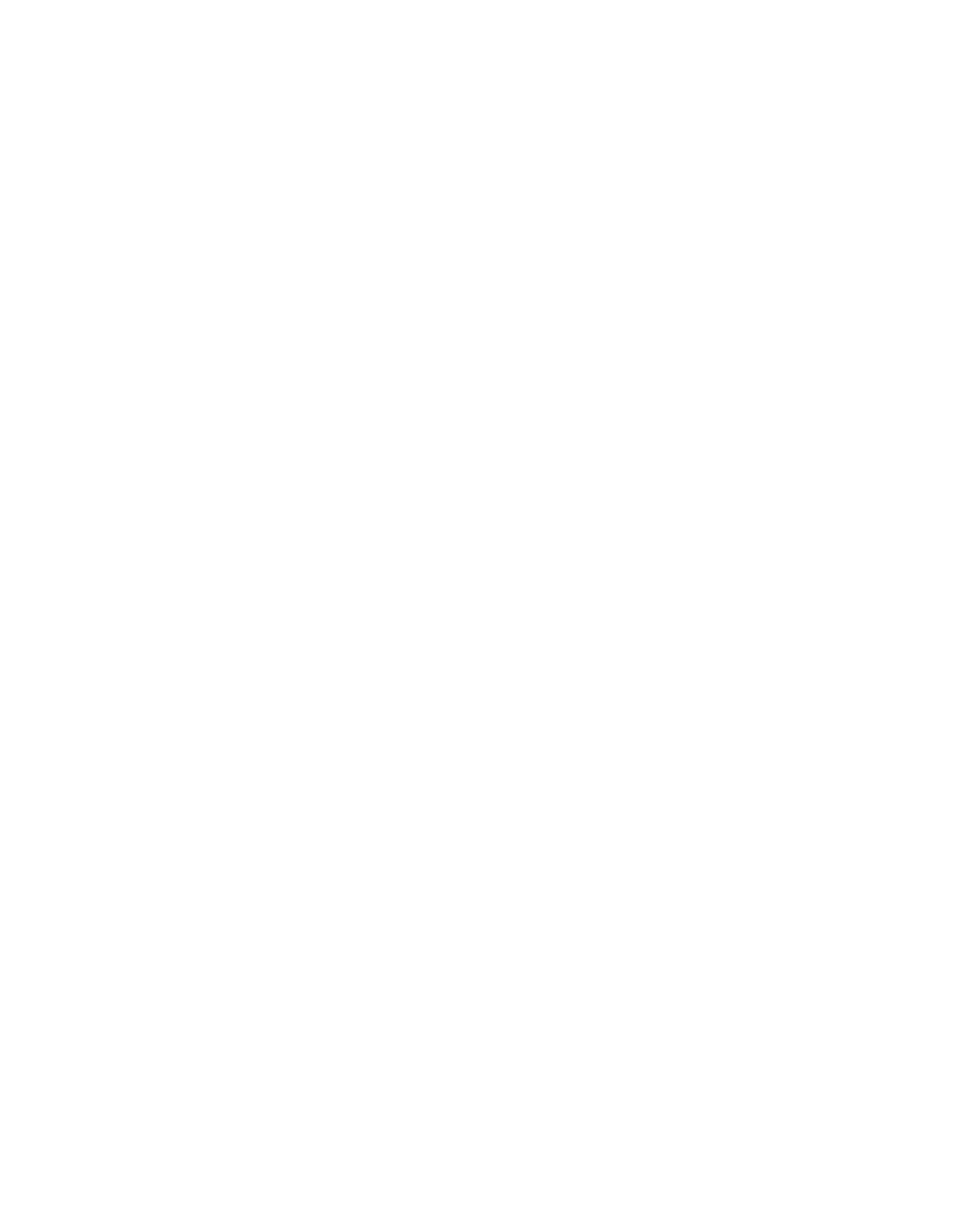#### Annex II

#### **HIGHLIGHTS OF CAP ACHIEVEMENTS IN 2006 (8 months)**

#### **1. Assistance with data reporting**

CAP helps countries to understand data reporting requirements under Article 7, including reporting methodologies, data collection and verification and data submission procedures. The status of data reporting in one hundred and forty five Article 5 countries is as follows (as of 06 September 2006):

- All Article 5 Parties except one (Eritrea) which declared to be in non-compliance with data reporting requirements for the years from 2001 to 2004 submitted their missing data to the Ozone Secretariat.
- Hundred and forty countries (97.2%) reported baseline data for all controlled substances.
- Hundred and two countries (70.8%) have already reported 2005 consumption data. The deadline for this is 30 September 2006.

#### **2. Special assistance to countries in actual or potential non-compliance**

- Bilateral meetings with the counties involving Implementing Agencies (IA), the Ozone Secretariat and the Multilateral Fund Secretariat were held during 2006 at each regional network meeting to analyse underlying reasons for non-compliance and help to bring countries back to compliance.
- High-level IA (e.g. UNIDO/UNEP joint mission to Bosnia & Herzegovina) were undertaken to facilitate the implementation of Institutional Strengthening and Nation Phase-out Plan and the establishment of the ODS import/export licensing system.
- Coordinated effort through IAs (e.g. UNDP/UNEP initiatives to assist Fiji to deal with MeBr non-compliance) to assist A5 Parties deal with issues related to actual or potential non-compliance.
- High-level intervention through the offices of UNEP Regional Directors, particularly in countries, which have not yet established ODS regulations.
- Targeted CAP assistance to countries in non-compliance. As an example, CAP-ROA personnel visited Mozambique to train the newly appointed ozone officer on data collection and reporting, with the result that the country's capacity was built to report data to the Ozone Secretariat.
- Saudi Arabia was the only case of potential non-compliance in West Asia, as per Article 7 data, by the end of 2005. CAP worked with UNIDO to provide preliminary analysis of the nature and cost of the assistance proposed to enable Saudi Arabia to continue its efforts to phase out ODS and fulfill its obligations under the Montreal Protocol as per decision 46/26. CP/NPP of Saudi Arabia is under preparation for joint implementation by both agencies and enable Saudi Arabia to meet its commitments under the MP.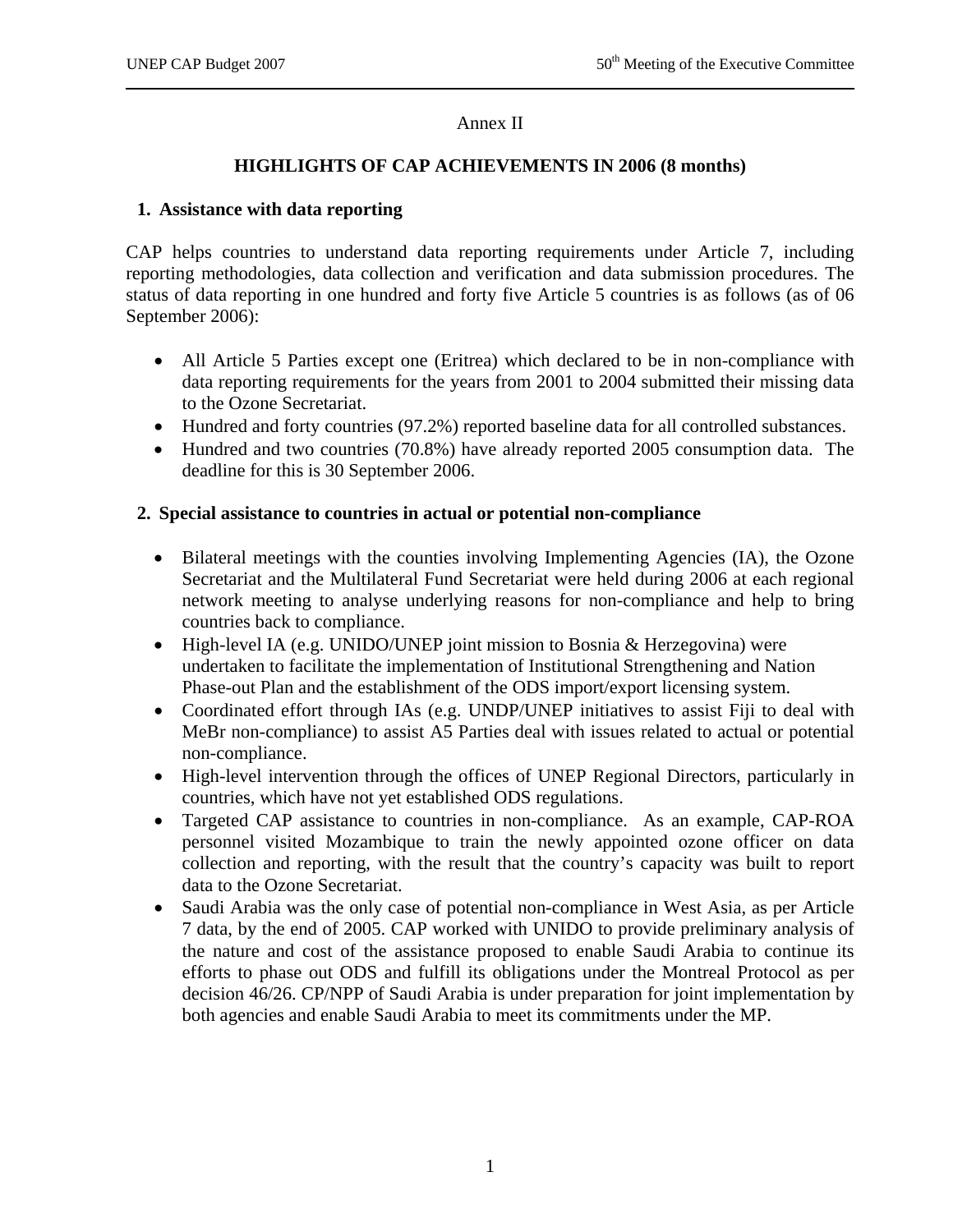#### **3. Other assistance modalities e.g. South-South cooperation.**

- Sub-regional dialogues (e.g. Cambodia, Lao PDR, Thailand and Vietnam in April 2006) on ODS border trade and control of illegal trade.
- Leveraging resources from neighbouring countries for CP and TPMP preparation, e.g. Ghana assisted Eritrea.
- Provide policy and technical assistance to Saudi Arabia in starting up the preparation of CP/NPP by inviting the Chair of the ExCom (Syrian Arab Republic) to a joint mission of UNEP & UNIDO.
- Support the participation of national MeBr experts from Saudi Arabia, Syrian Arab Republic and Yemen in the Regional Workshops on MeBr Alternatives in Soil Sterilization that was organized by the Arab Organization for Agricultural Developmentin Tripoli, Libya.

#### **4. Facilitation of communication with the Implementation Committee**

The Regional CAP teams helped a number of Parties respond to requests of the Implementation Committee. CAP also assisted countries in non-compliance to prepare their return to compliance Plans of Action, for submission to the Implementation Committee. Some examples of this are:

- CAP-ROAP assisted Afghanistan, Bhutan, DPR Korea, Maldives, Mongolia, Nepal, Cambodia, Lao, Vietnam, Fiji, Samoa and PIC countries.
- CAP-ROLAC assisted Guatemala, Dominica and St. Vincent and the Grenadines.
- CAP-ROA assisted Zimbabwe, Tanzania, Eritrea, Libya, Sierra Leone, Kenya, Ethiopia, Botswana, Uganda, Mozambique, Namibia, Nigeria, Sao Tome and Principe, Cape Verde, Guinea Bissau, Lesotho and Somalia.
- CAP-Paris assisted Armenia and Serbia.
- CAP followed up with several A5 Parties to ensure timely and accurate responses to the Ozone Secretariat.

#### **5. Assistance in policy and legislation development and implementation**

CAP is providing assistance to A5 Parties in implementing their commitments to establish policy instruments for ODS management. Some examples of specific assistance provided during 2006:

- CAP-ROAP assisted Afghanistan, Bhutan and Indonesia with the implementation of their commitments for the establishment of policy instruments for ODS management. The ROAP CAP Team is also assisting nine Pacific SIDS (i.e. Cook Islands, Kiribati, Micronesia, Nauru, Niue, Solomon Islands, Tonga, Tuvalu, and Vanuatu) to establishing their licensing systems.
- CAP-ROLAC assisted Chile, Haiti, Dominica, Barbados and Guyana by reviewing ODS legislation and providing advice.
- CAP-ROA provided technical guidance to Botswana, Lesotho, Kenya, Mozambique and Tanzania on establishing ODS regulations.
- CAP-Paris assisted Kyrgyzstan in revising its national ODS legislation through programmatic funding.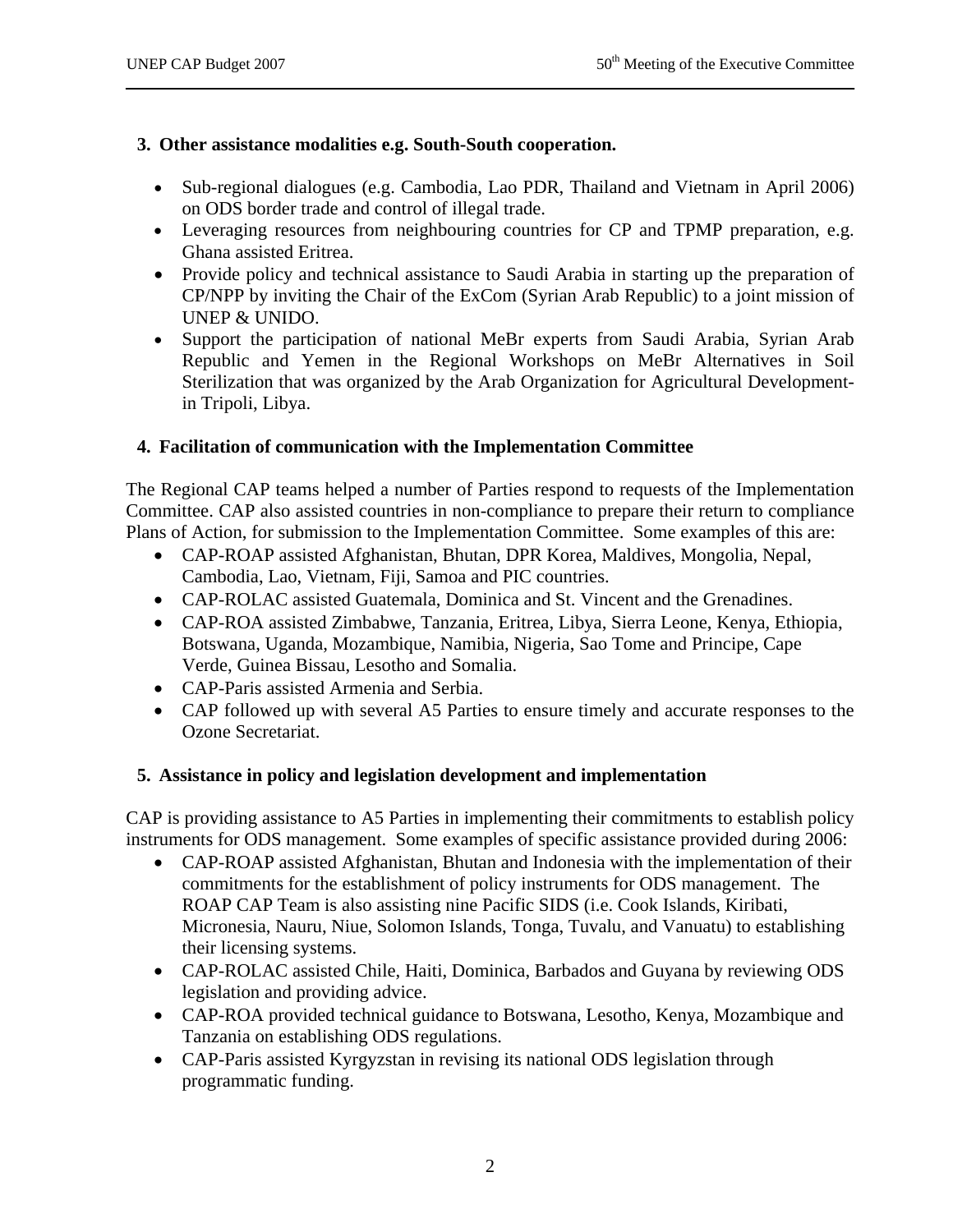- CAP-ROA is working in collaboration with the Common Market for Eastern and Southern Africa (COMESA) to harmonise ODS regulations and control measures within the COMESA region. Harmonised ODS regulations for COMESA has been drafted and will be discussed in a workshop organised back to back with the Joint Network meeting in October 2006.
- CAP-ROWA worked closely with the General Secretariat of Gulf Cooperation Council (GCC) to enforce the recently adopted unified regulation for ODS control and monitor.

#### **6. Assistance in ratification of the ozone treaties**

CAP is working closely with relevant countries to assist them ratify the ozone treaties. Some examples of CAP intervention are summarised below:

- In close consultation with the Ozone Secretariat, CAP-ROA provided assistance to Equatorial Guinea in the ratification of the Montreal Protocol and all its Amendments. CAP-ROA also helped Uganda to ratify the Beijing Amendment.
- CAP allocated one session during each network meeting to follow up on country progress and discuss problems in ratifying the remaining amendments.
- Issues related to ratifications are an integral part of each CAP mission.
- CAP-ROAP assisted Bangladesh to better understand its obligations resulting from the ratification of the Beijing Amendment.
- CAP-ROWA worked with the Government of Iraq to encourage its joining the Ozone treaties, through different means:
	- Special session with Ozone Secretariat during the main Network meeting
	- Provision of technical advice in the Awareness Workshop on the Montreal Protocol organized by UNIDO for Iraqi officials
	- Use the support of the Regional Director and his Deputy in raising the importance of expediting the joining of MP to Minister of Environment of Iraq and other high level officials during several regional and bilateral occasions.

#### **7. Support to new Parties**

CAP is paying special attention to countries that recently ratified the ozone treaties, namely Afghanistan, Bhutan, Eritrea, through capacity building, knowledge transfer, public awareness and South-South cooperation.

#### **8. Capacity building of new National Ozone Officers**

CAP ensured that the "Guide to National Ozone Offices" was used by all national ozone offices. This Guide was used to sensitise newly appointed National Ozone Officers (NOOs) during network meetings as well as missions to the countries. CAP continued to put in considerable effort in building capacity of the NOOs through country visits of CAP staff, training of NOOs by their counterparts from well established National Ozone Units and experience transfer at regional network meetings. Some examples of specific initiatives: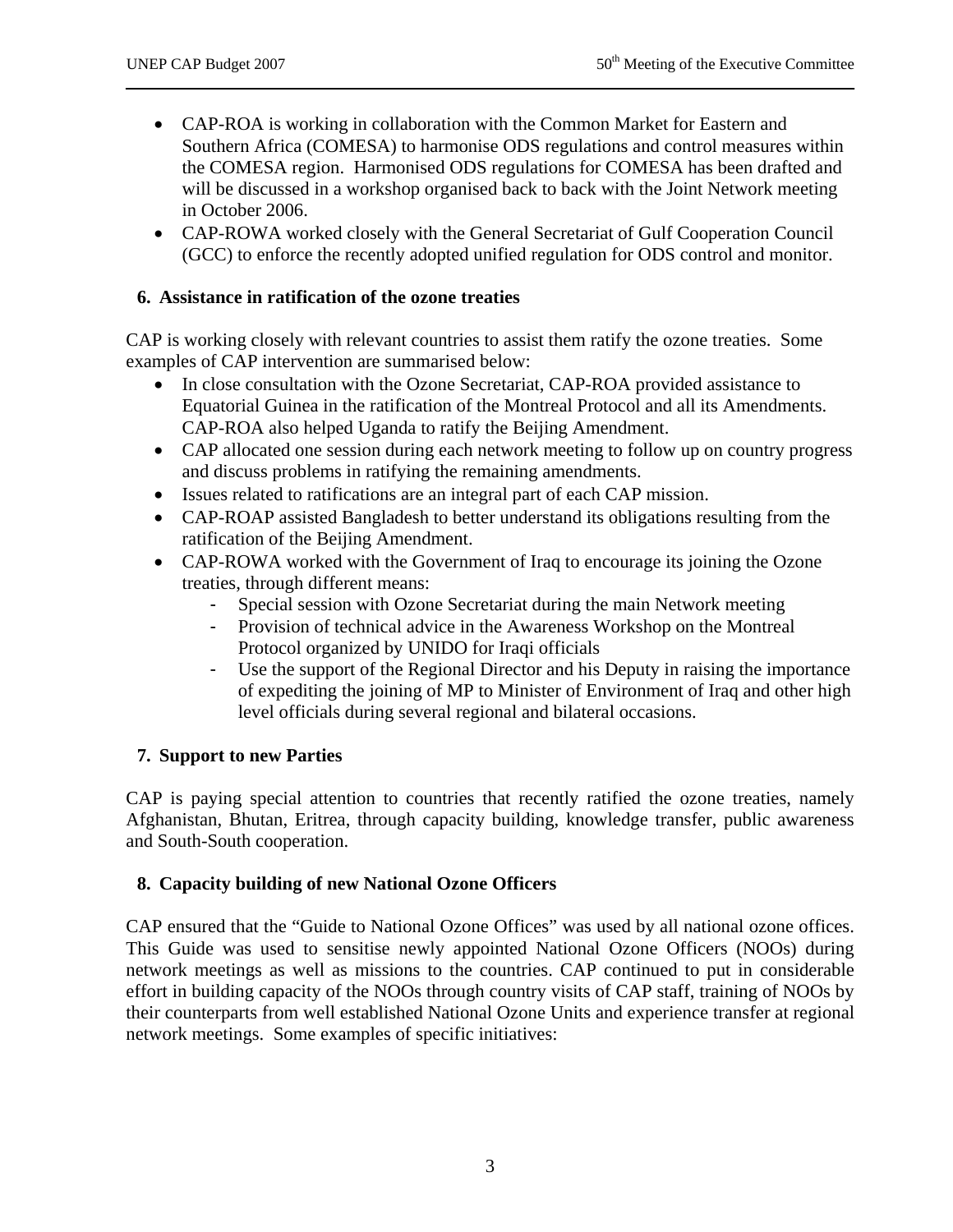- CAP-ROAP organised the training of 14 new officers from seven countries with substantive input and support from The Ozone Secretariat, The World Bank, UNDP and UNIDO and bilateral partners (Japan, Germany, Sweden, Australia).
- CAP-ROLAC organised the capacity building of NOOs from Paraguay, Guatemala, Honduras and Nicaragua – resource persons were from UNEP as well as Dominican Republic, Costa Rica and Mexico.

#### **9. Additional CAP capacity building activities:**

CAP presented issues related to ozone layer protection to key audiences such as:

- Parliamentarians: capacity building efforts were presented to a conference of the APPCED (a network for parliamentarians on the environment in Asia), in a conference in Korea in September 2006.
- Heads of Customs: the work of CAP on combating illegal trade was introduced at the 11th World Customs Organization Asia Pacific Regional Conference of Heads of Customs Administrations (Beijing, 3-6 April 2006), leading to a very positive response from customs administrations.
- *Regional organisations:*
	- o The implementation of the Montreal protocol was presented at high-level regional cooperation meetings in Latin America and the Caribbean, Africa, Europe and Central Asia, Asia Pacific and West Asia.
	- o CAP is also presenting ozone-specific topics in inter-MEA coordination processes such as the Strategic Approach for International Chemical Management (SAICM).

## **10. Combating illegal trade in ODS**

CAP is encouraging the creation of institutionalized cooperation between key stakeholders involved in the fight against illegal trade in ODS. As per MOP decision XII/16 Para 7, CAP facilitates 'networking and twinning activities in the framework of regional networks aimed at the exchange of information and experience on both licit and illicit trade in controlled ozonedepleting substances between the Parties, including enforcement agencies'.

Among the activities undertaken by CAP:

- Members of the Regional Network for South Asia and the Pacific developed mechanisms for exchange of information between major ODS producing countries of the region and importing countries.
- A trilateral meeting was held between China, Kyrgyzstan and Kazakhstan with the aim of controlling trade in ODS in Central Asia. The participating countries agreed to use a Prior Informed Consent procedure on a voluntary basis to enhance the monitoring of ODS movements in the sub-region.
- A meeting on control of cross-border trade between Cambodia, Lao PDR and Thailand was held in Vietnam - Vientiane, Lao PDR, 19-21 April 2006.
- The 4th Joint SEAP & SA Customs ODS Officers Cooperation Workshop took place in Bangkok, Thailand, 17-20 May 2006.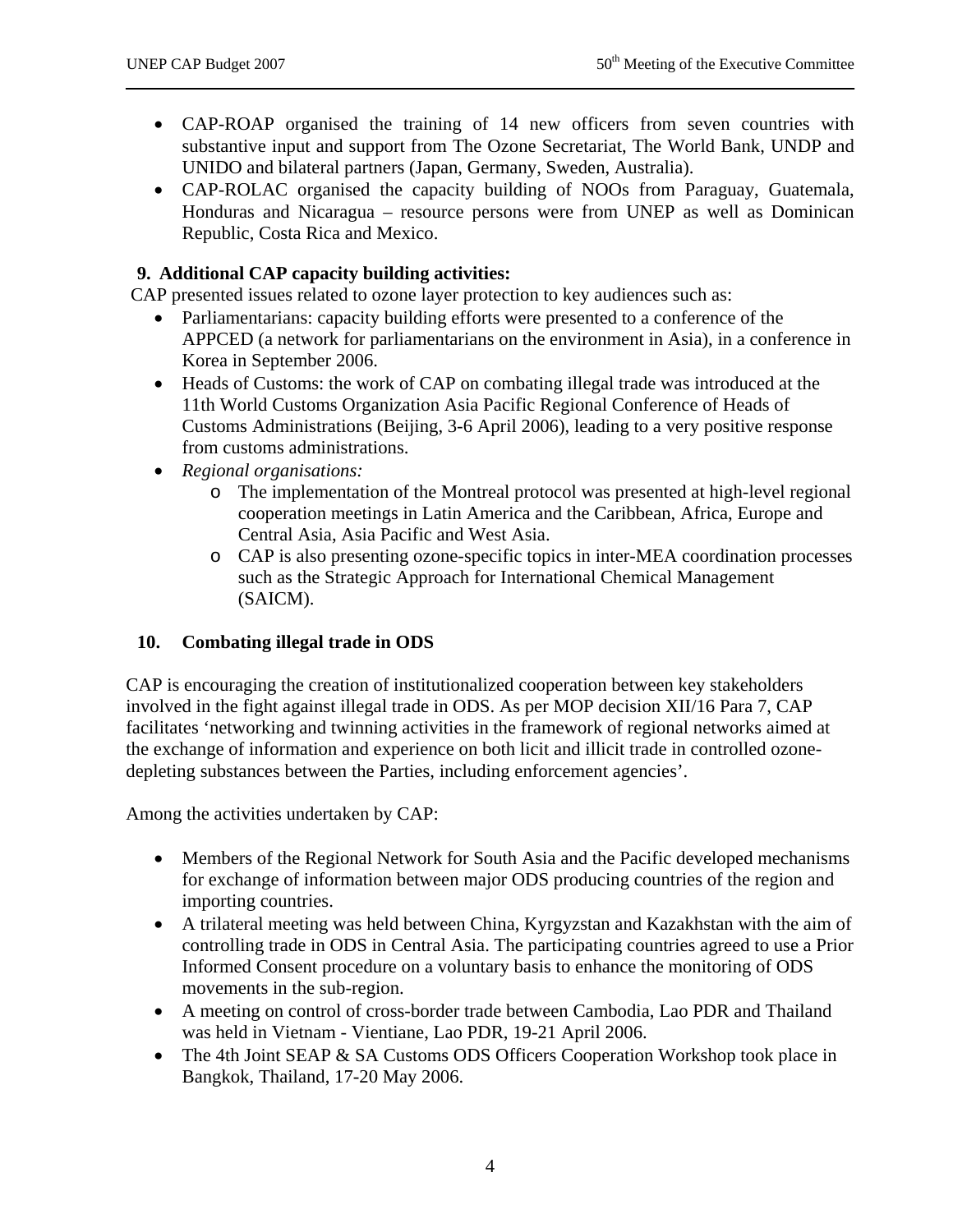- Country-to-country assistance was provided by delegation of FYR Macedonia to enforce licensing system and to prevent illegal trade - Albania, Tirana 26-27 July 2006
- A joint Meeting of National Ozone Officers and Custom Officers for Latin American and the Spanish Speaking Caribbean was held in La Ceiba, Honduras, 15-17 August 2006.

Customs administrations in the Asia Pacific region also requested the assistance of CAP in the launch of a customs operation against illegal traffic in ODS in the region. This operation, called 'Sky Hole Patching', was launched for an initial duration of six months on 1 September 2006. It aims to curb illegal trade in ozone depleting substances (ODS) and dangerous waste in the Asia Pacific region. CAP will collaborate with the World Customs Organisation's Regional Intelligence Liaison Office for Asia Pacific in facilitate this customs operation.

Following the example set in Asia Pacific, letters of agreement were established with other Regional Intelligence within networks of ozone officers Offices of WCO to facilitate exchange of intelligence on illegal ODS trade. One such letter was signed in 2006 between UNEP and the RILO office in Moscow.

### **11. Institutionalizing CAP activities**

CAP started provision with the National Academy of Customs Excise and Narcotics (NACEN) of India to create a center of excellence in the Asia Pacific region intended to build the capacity of customs officers in the region on the control and monitor of illegal ODS trade. The center shall aim at sustaining the training and capacity building activities for customs officers in the region.

CAP-ROAP has institutionalised the training of technicians on refrigeration by making it part of the curriculum of the Nepal Refrigeration Training Institute.

CAP facilitated the introduction of the Montreal Protocol in the work of the Arab Technical Team responsible for the implementation of MEAs under the League of Arab States (LAS). CAP currently is a member in this Committee.

CAP is promoting the idea that Montreal Protocol and the Chemical MEAs implementation should be done with synergies; for example, this idea was introduced at discussions in the Forum of Ministers of Environment of LAC, and to sub-regional bodies meeting like CARICOM (The Caribbean), CCAD (Central America), and MERCOSUR (South America).

CAP signed a regional technical cooperation agreement with the American Society for Heating, Refrigeration and Air-conditioning Engineers (ASHRAE). The West Asia chapters of the agreement aim to provide professional technical services to the refrigeration and air-conditioning stakeholders (governmental, private and public). The chapters also aims to ensure that up-to-date related technical information and standards be properly introduced in the goal and objectives, business plans and strategies of both UNEP/DTIE and ASHRAE.

CAP facilitated the introduction of the Montreal Protocol in the work of the Arab Technical Team responsible for the implementation of MEAs under the League of Arab States (LAS). CAP currently is a member in this Committee.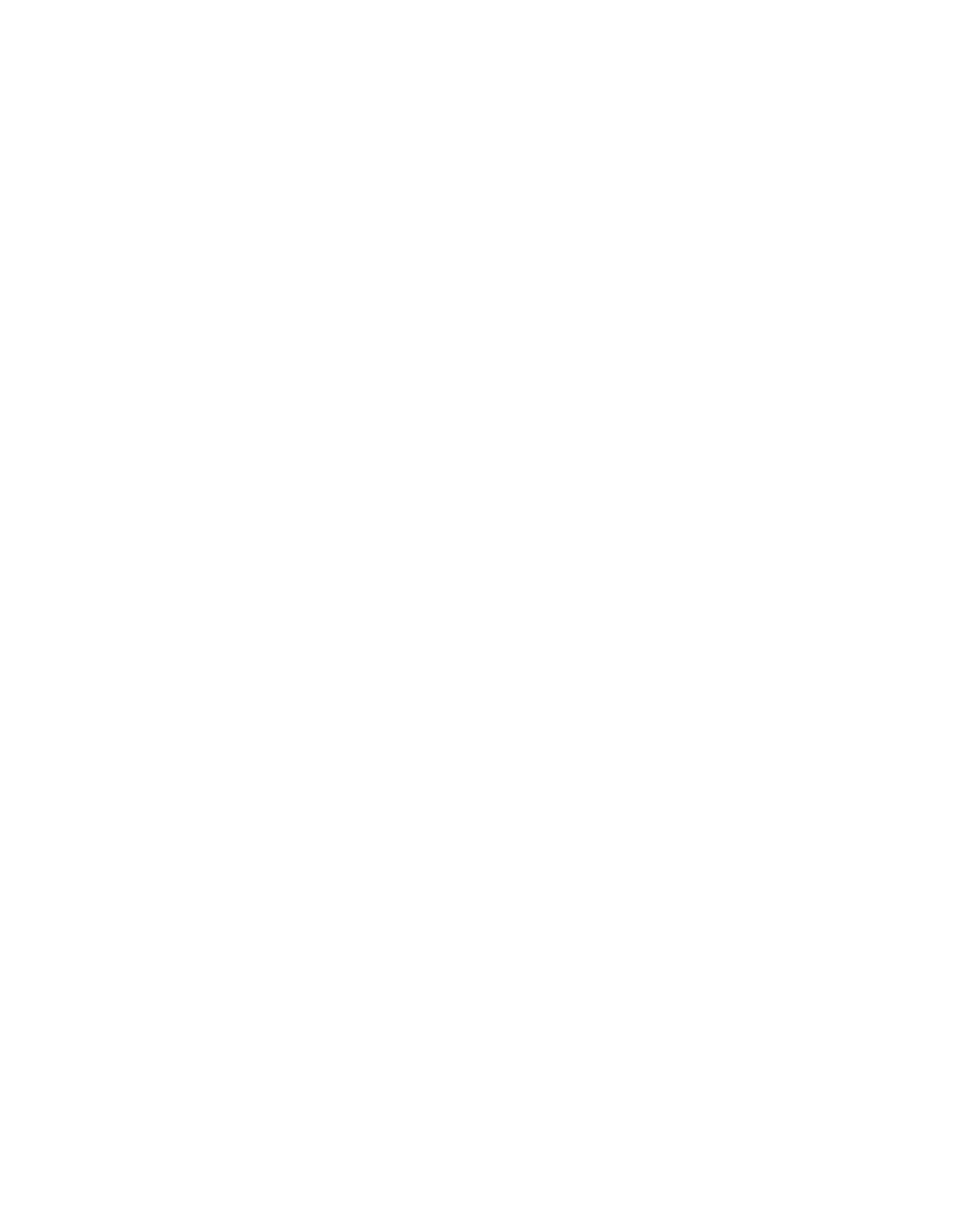#### Annex III

#### **1. Challenges ahead**

Some priority areas for the CAP's intervention in 2007 are emphasized below. UNEP will submit to the  $51<sup>st</sup>$  meeting of the Executive Committee its 2007 Business Plan with full details of planned activities.

#### *Sustaining compliance with control measures*

During 2007, CAP will greatly intensify efforts to help countries make significant progress towards total phase out by 2010. The preparation and implementation of Terminal Phase-out Plans for low volume consuming countries will be among CAP's top priorities in 2007.

#### *Capacity building of new Ozone Officers*

CAP will continue to strengthen capacity of Ozone Officers as well National Ozone Units and relevant institutions through training and knowledge transfer. The Guide for National Ozone Officers as well as other resources (such as South-South cooperation) will be used for such capacity building.

#### *Supporting policy setting and enforcement of legislation*

CAP will provide targeted assistance to those A5 Parties that are yet to approve ODS import/export licensing systems. CAP will continue to encourage countries to introduce control of trade in methyl bromide, CTC and TCA in their ODS licensing systems.

#### *Facilitating methyl bromide phase-out*

The focus of CAP work will be on awareness raising, information sharing, ongoing training and capacity building of farmers, assistance in data reporting, introduction of methyl bromide in ODS import-export licensing systems. UNEP will work with other Implementing Agencies to outreach results of successful demonstration projects and other activities to all countries.

UNEP will work closely with UNDP and UNIDO to prepare a global methyl bromide information exchange project with a special focus on Africa.

#### *Cooperation with other Implementing Agencies*

CAP will complement, support and backstop the work of the other Implementing and Bilateral Agencies in areas of its comparative advantage and expertise whenever opportune and agreed upon with the agencies concerned.

#### *Assisting Low Volume Consuming Countries after the completion of investment projects*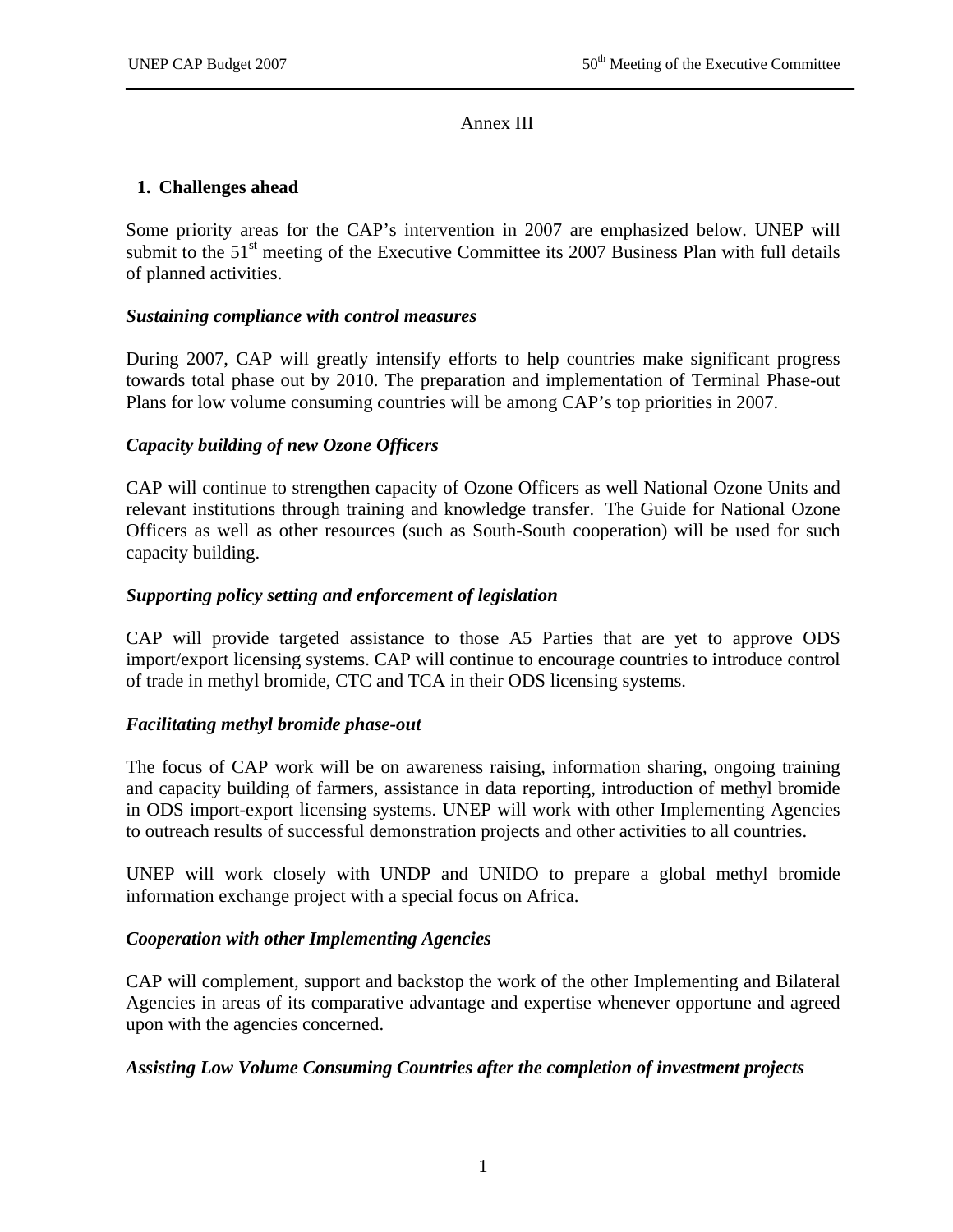Some LVCs (e.g. Bahamas, Jamaica, Trinidad & Tobago) are planning to complete their phase out activities in advance of the Montreal Protocol schedules with the assistance of other IAs. If requested by the countries, CAP will work with these countries to provide all necessary assistance to ensure that the countries remain in compliance.

#### *Strengthening partnerships*

CAP has established good partnerships with international, regional and national stakeholders. These partnerships will be strengthened to ensure that the CAP continues to focus in areas where it has a comparative advantage to assist A5 Parties.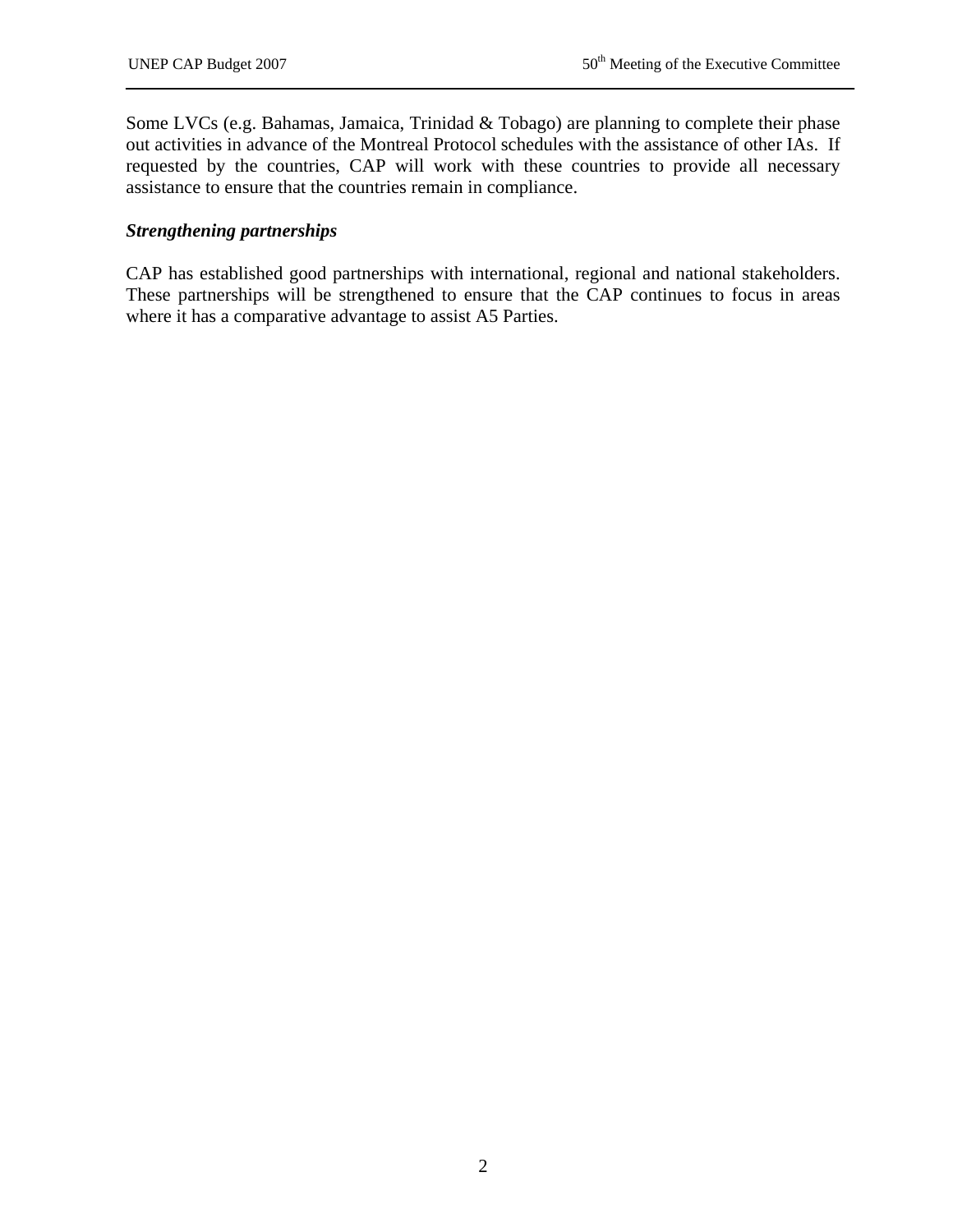#### Annex IV

#### **Global and regional awareness related activities**

#### **1. Clearing House**

- The latest awareness raising material to be developed is the OzonAction Education Pack for Primary Schools. This was recently presented at a children's conference in Malaysia focusing on environmental pedagogy. The Education Pack will be officially launched during the International Ozone Day on 16 September 2006.
- Improved access to ozone protection information by redesigning the functionality and content of the OzonAction web site (www.unep.fr/ozonaction).
- Raised the awareness of children from more than 50 countries about ozone protection causes and consequences. This was achieved through sessions/activities at the Fifth UNEP International Children's Conference (ICC) held in Putrajaya, Malaysia from 26-30 August 2006.
- Spread information about worldwide implementation of the Montreal Protocol by producing two issues of the OzonAction Newsletter in 5 languages.
- Engaged the media to generate news articles about ozone protection topics by supporting the Regional CAP teams to organise/conduct two regional workshops (Asia and Pacific; West Asia).
- Kept key members of the Montreal Protocol community informed about the latest ozone protection developments through bi-weekly OzoNews and bi-monthly RUMBA and CLIO3 e-news services, which are delivered directly to the recipients' in-trays.
- Contributing to the visibility of the Montreal Protocol at a high-level by developing a special international magazine on ozone protection, climate change and energy efficiency. The publication will be launched at the New Delhi Meeting of the Parties and contains statements from UNEP's Executive Director and Italy's Minister of Environment. This activity only used CAP staff time and was funded/managed by the private sector.
- Helped to introduce the Montreal Protocol and ozone protection issue into the agenda of the 2008 Beijing Olympic Games through cooperation with the Beijing Organising Committee for the Games of the XXIX Olympiad (BOCOG). This is being done within the framework of the UNEP-BOCOG Memorandum of Understanding, for which OzonAction Programme helped to introduce the ozone protection issue. This is only involving CAP staff time.

#### **2. Regional awareness activities**

• A media workshop was held back to back with a network meeting in Bangkok, Thailand, 23- 24 March. It was attended by media professionals (journalists and editors) with experience in communicating aspects and issues of sustainable development through different channels (with special emphasis on the print media) from Afghanistan, Bangladesh, Bhutan, Cambodia, China, India, Indonesia, Lao PDR, Malaysia, Mongolia, Nepal, Pakistan, Philippines, Singapore, Sri Lanka, Thailand and Vietnam.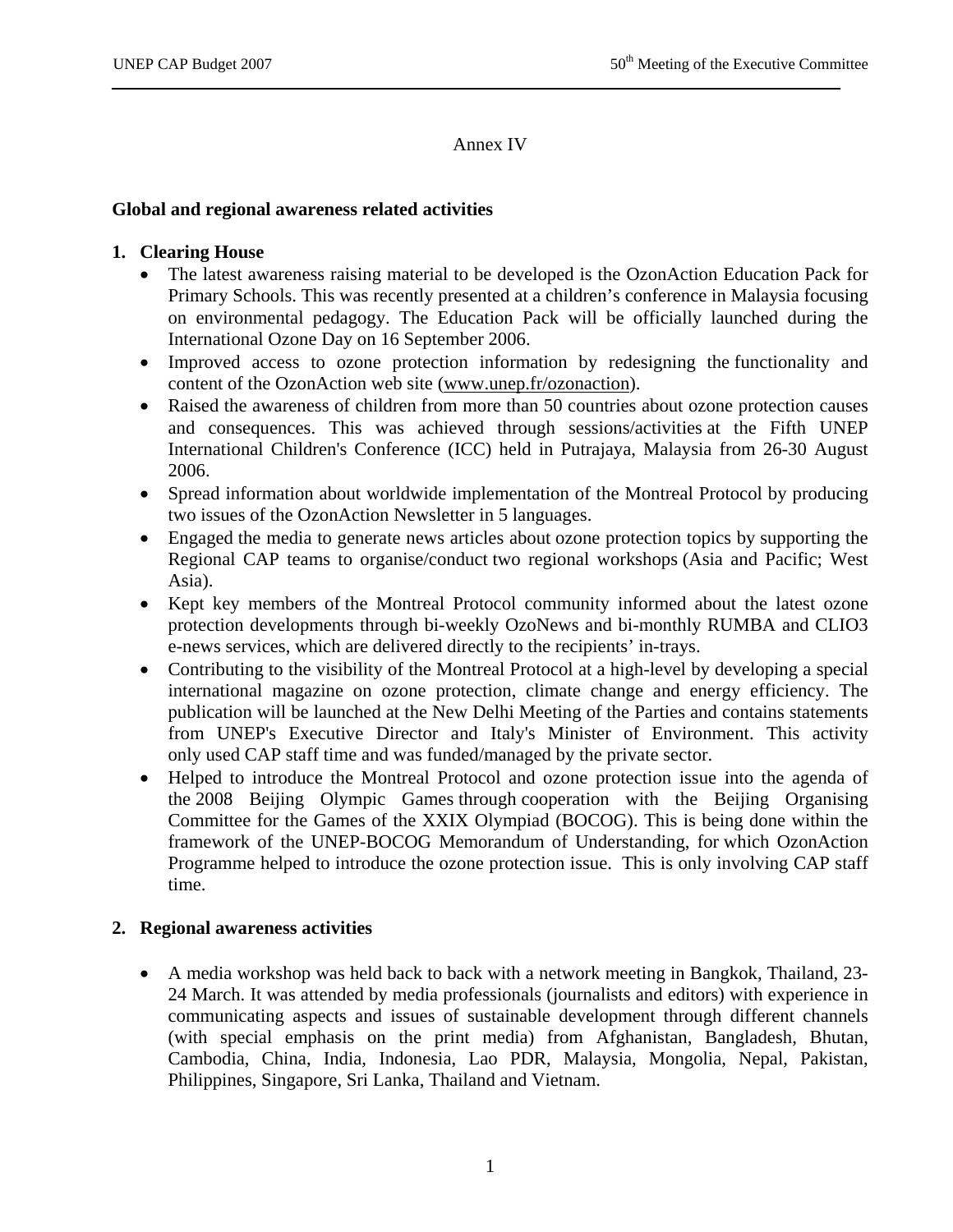- A regional information and resource kit was launched during the Media Workshop and has been distributed to all NOOs in Asia and the Pacific in coordination with CEE, India.
- The member States of West Asia agreed to conduct –for the first time- a regional celebration for the 2006 International Ozone Day in Saudi Arabia. A regional round-table meeting for Media will be conducted back to back with the celebration 16-17 September.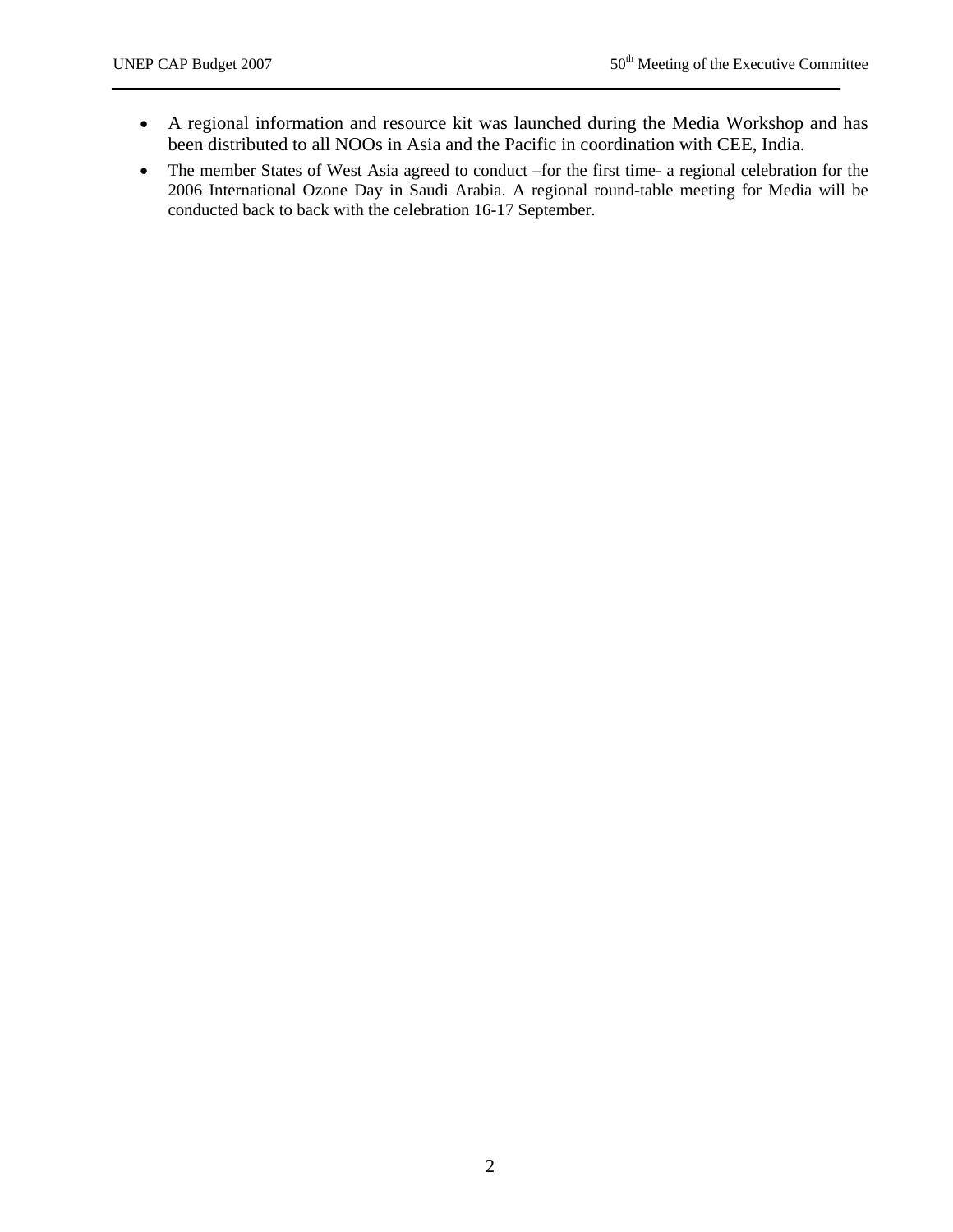Annex V

#### **1. Use of Programmatic funds in 2006**

#### **Africa** (Approved Funding – USD 52,000)

Funds were used for technical Assistance for promoting use of methyl bromide alternatives and Sustaining Compliance with the Montreal Protocol in Burkina Faso. The assistance was aimed at raising public awareness, promote use of alternatives and establish strategies for maintaining zero consumption of methyl bromide.

Resources will be used for an assessment of national implementation and enforcement of ODS import/export licensing systems in one country in Africa which will be used as a pilot country. The assessment will focus on documenting success and failures in implementation and enforcement of ODS regulations at national level which could be used by other countries with similar situations.

#### **Latin America and the Caribbean** (Approved funding: USD 11,000)

Organization of sub regional Workshops on refrigeration technology and solvents use phase out are in progress.

#### **Asia and the Pacific** (Approved funding: USD 30,000)

- USD 20,000 were used for accessing expert services to provide technical assistance for conducting a regional survey on quarantine and pre-shipment (QPS) uses of methyl bromide in the South Asian and South East Asian network countries. This survey will build on the previous survey undertaken by the MBTOC following Decision VI/10 of the 10th MOP with a view to developing a strategy to assist countries in the Asia and Pacific countries to use alternatives in the QPS area. The contract also includes two more outputs for development of a manual for the use of heat treatment and organising a pilot training for adoption of heat treatment in the region with suggestions for a way forward for the development and implementation of a practical training and technology transfer programme.
- USD 10,000 will be used to provide technical assistance for the setting up of a national training center in the RAC sector in Nepal as per the country's request. This will sustain the phase out that has taken place and institutionalize good practices in the country on longterm basis.

#### **Europe and Central Asia (**Approved funding: USD 36,000)

- Armenia received assistance to prepare a brochure for children exhibition also using materials from other network countries and with text in Armenian, Russian and possibly English.
- Georgia received assistance to produce waste bins from disposable cylinders (approximately 100-150) to be exposed in public parks and labelled with ozone related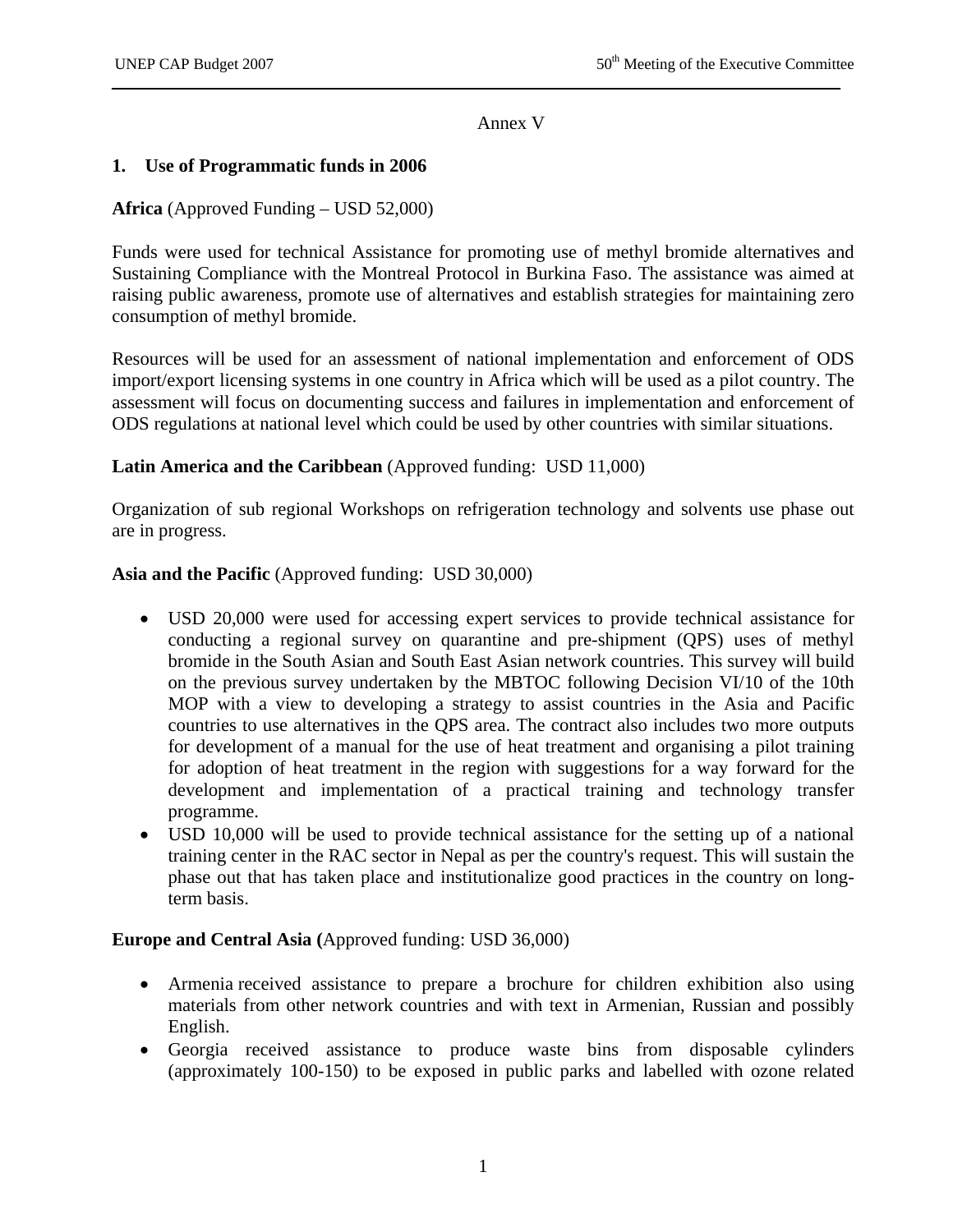advertising - technical instructions on how to produce such waste bins shall be shared with the network countries and interested parties.

- Macedonia received assistance to prepare a performance of Ozone Play (prepared by OzonAction for Ozone Day 2006) in local language – the performance shall be recorded on video/CD with subtitles in English, Russian, Serbian, Croatian, Bosnian.
- Modova received assistance to prepare a guidebook for teachers from primary schools in local language to be coordinated with Kyrgyzstan's text book for teachers from secondary schools and with UNEP's education kit for primary schools – the guidebook shall possibly be made available in Russian and English language versions.

**West Asia (**Approved funding: USD 45,000)

- Organizing Regional round-table meeting for the Halon Management in the Maritime sector, the meeting will take place on 3-4 Dec. 2006.
- Contracting regional experts for the implementation of a regional initiative to develop special educational course on ODS Management for Engineering Under-Graduates in cooperation with Kuwait University and the American University in Beirut.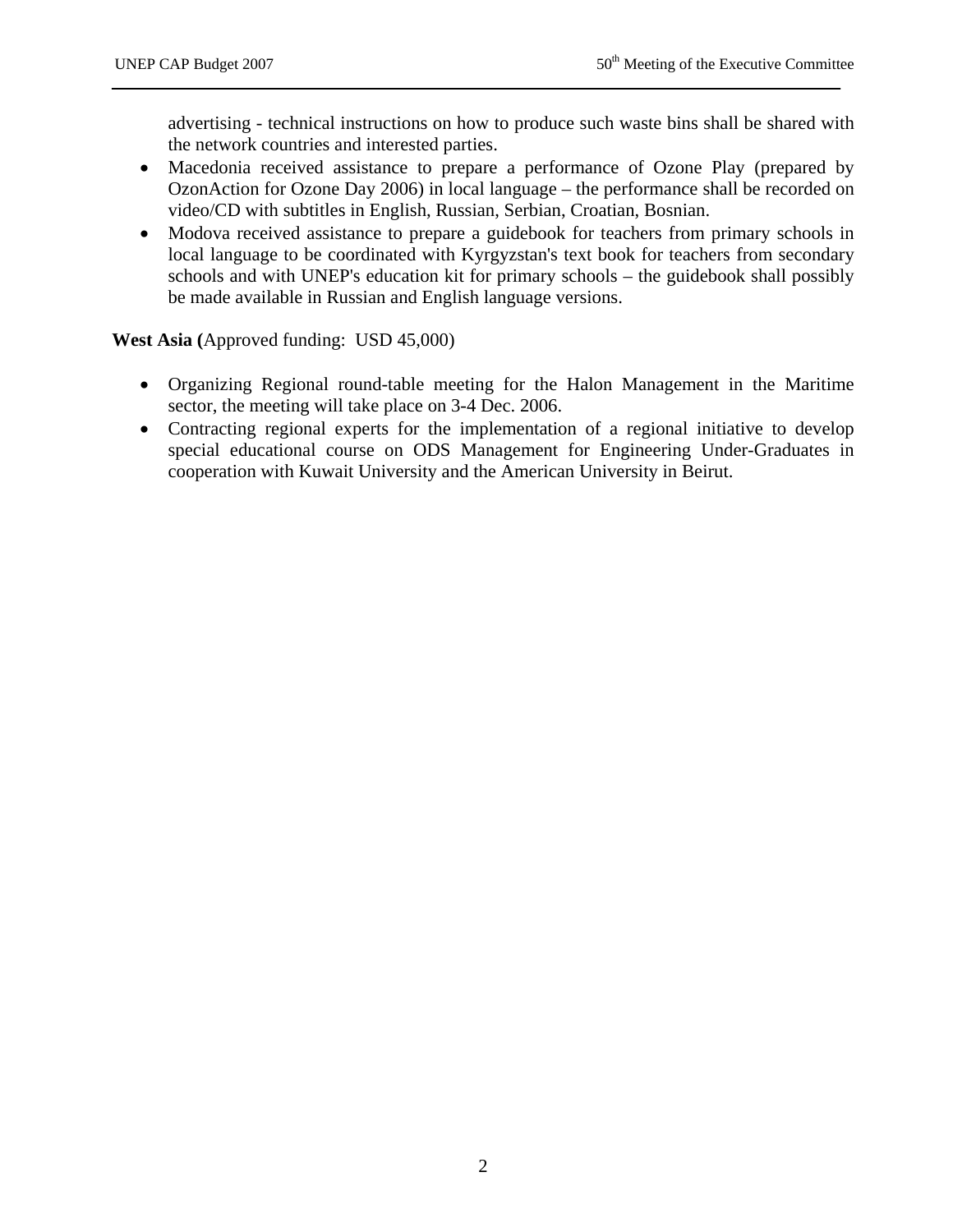Annex VI

#### **DETAILS REGARDING THE USE OF FUNDS THAT SUPPORT GLOBAL AWARENESS ACTIVITIES**

- 1. This section is provided in response to Executive Committee Decision 47/24 (ii).
- 2. The 2006 Compliance Assistance Programme (CAP) budget includes the line "Adaptable media materials for the International Ozone Day/Journalist kit" (2305) that is used by UNEP's Information Clearinghouse to undertake targeted global awareness activities in support of National Ozone Units (NOUs) and other key stakeholders in Article 5 countries.
- 3. The global awareness activities are undertaken within the framework of UNEP's *Communication Strategy for Global Compliance with the Montreal Protocol*, and in support of the objectives of the *Multilateral Fund Information Strategy.* The objective of the activities is to (a) continue to keep the ozone protection issue in the eye of the public and thereby contribute to maintaining high-level political commitment towards implementation of the Protocol (b) promote the long-term sustainability of ozone protection by introducing the topic into primary school curricula and engaging journalists. The outputs are ready-made information, education and communication (IEC) materials that can easily adapted or used at the national level to communicate the ozone issue.
- 4. As of today (8 September), the project is still on-going, however the outputs to date are as follows:
	- **OzonAction Education Pack.** The majority of this budget line is being used for the consultancies and commercial contracts needed to develop, layout, translate and print the Education Pack. The Pack provides primary school teachers with the information and materials needed to incorporate ozone protection into school curricula. It has been developed in partnership between the UNEP OzonAction Programme, the United Nations Educational, Scientific and Cultural Organization (UNESCO) and the World Health Organisation (WHO). The pack, which is available in English, French and Spanish, includes:
		- a Teacher's Guide;
		- a set of linked teaching aids including a calendar, ozone map poster, a UV meter, and "Who Knows?" cards;
		- the existing the "Ozzy Ozone, Defender of Our Planet" illustrated booklet and Ozzy Ozone video on CD-ROM.

UNEP has disseminated the Education Pack with a guidance letter to all NOUs in hardcopy and electronically in PDF format (available at http://www.unep.fr/ozonaction/information/mmc/lib\_detail.asp?r=4705). UNEP showcased the materials during the Fifth UNEP International Children's Conference